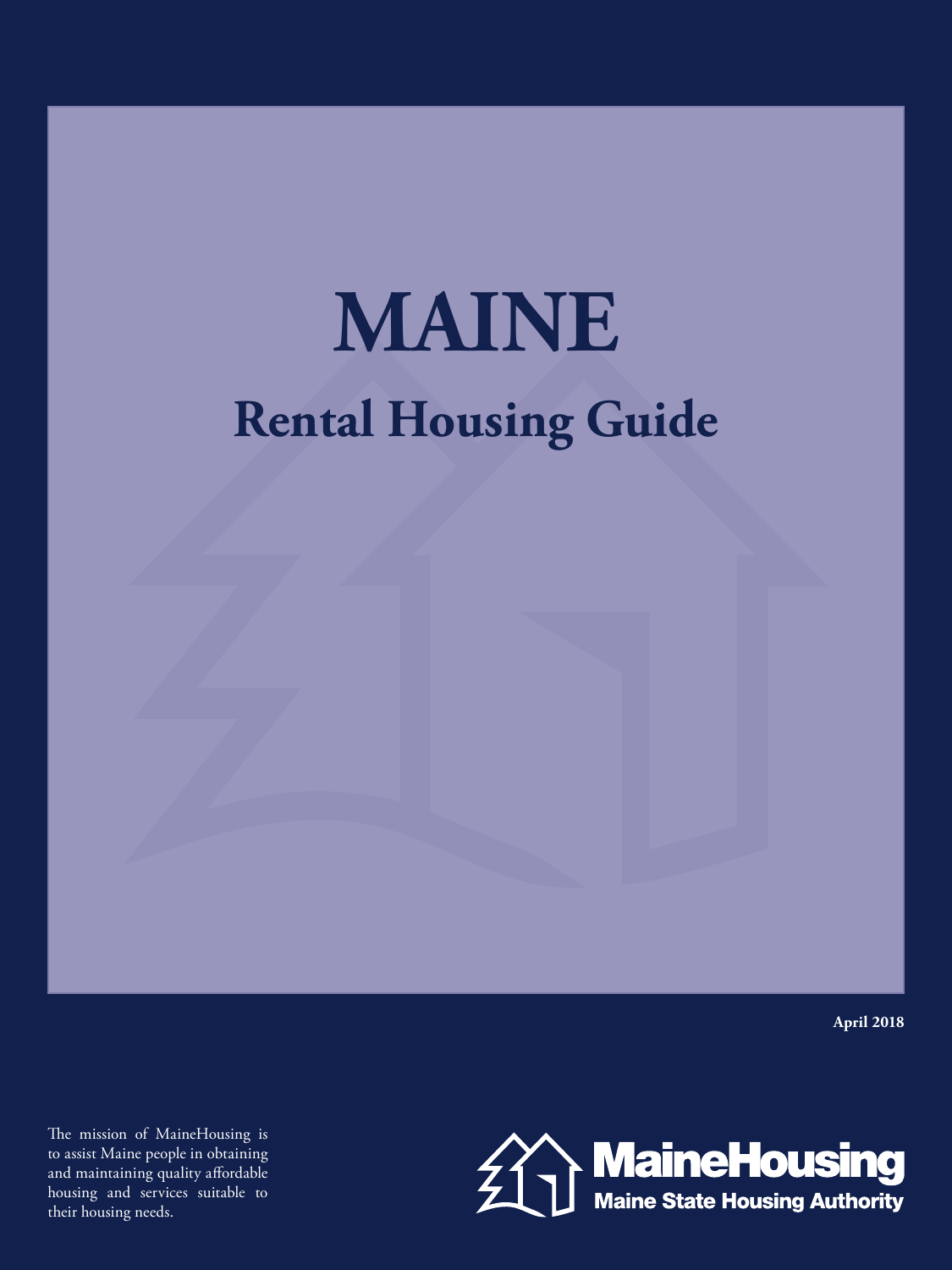# **MAINE RENTAL HOUSING GUIDE**

#### **The Maine Rental Housing Guide is designed to provide information pertaining to subsidized housing, housingrelated resources, and Maine rental housing laws.**

*MaineHousing (Maine State Housing Authority) is Maine's housing finance agency. It has provided \$1.6 billion in loans to Maine's housing market, financing the development of affordable rental housing and the purchase of first homes in communities throughout Maine.*

*MaineHousing also funds programs to provide rental assistance, emergency shelter, home repair, and fuel assistance.*

*For additional information about MaineHousing and its programs, please visit our web site at www.mainehousing.org.*



Certain issues are hard to navigate, such as finding housing or heating your home. You're not alone. 211 Maine can help.

Connect with Maine specialists at 211 Maine via phone, text, or email – it's free and confidential. They are available 24 hours a day/7 days a week to provide information and connect you or someone you know to local programs and services that can help.

You can also search their online directory, then call them to discuss the options that are best for you.

- Dial 211
- Text your zip code to 898-211
- Visit www.211maine.org to search an online directory
- Email: info@211maine.org

**Readers of the Rental Housing Guide also may be interested in:**



Available online 24-7 and supported by a toll-free, bilingual call center, Monday-Friday, 9 am to 8 pm EST, 1-877-428-8844, Maine Relay 711.

# **TABLE OF CONTENTS**

| <b>Section 8 Housing Choice Voucher Program 2</b>    |
|------------------------------------------------------|
| How to Apply - Centralized Wait List 2               |
|                                                      |
|                                                      |
|                                                      |
| Other Affordable Apartments3                         |
|                                                      |
|                                                      |
|                                                      |
| <b>Bridging Rental Assistance Program (BRAP) and</b> |
| Shelter Plus Care (S+C) Program5                     |
| Dept. of Health and Human Services (DHHS)            |
| Supportive Housing Rental Assistance Programs5       |
| Contacts for BRAP and Shelter Plus Care  5           |
| <b>Housing Resources - PATH (Projects for</b>        |
| <b>Assistance in Transition from Homelessness)5</b>  |
| <b>ASSISTANCE FOR PEOPLE</b>                         |
|                                                      |
|                                                      |
| <b>Emergency Shelter and Housing Assistance</b>      |
|                                                      |
| Maine Coalition to End Domestic Violence 9           |
| <b>HOME ENERGY ASSISTANCE PROGRAM</b>                |
|                                                      |
|                                                      |
|                                                      |
| Lead-Related Requirements11                          |
| MaineHousing Lead Hazard Reduction                   |
| Demonstration Grant Program 11                       |
| <b>RESIDENTIAL LANDLORD/</b>                         |
|                                                      |
|                                                      |
| Other Landlord Obligations13                         |
| <b>ADDITIONAL RESOURCES  14</b>                      |
|                                                      |
| Property Tax & Rent Refund Program14                 |
| Earned Income Tax Credit - EITC 14                   |
|                                                      |
|                                                      |
|                                                      |
| Assistance for People with Disabilities14            |
|                                                      |
|                                                      |
|                                                      |
|                                                      |
|                                                      |
| Dept. of Health & Human Services (DHHS)  16          |
|                                                      |
|                                                      |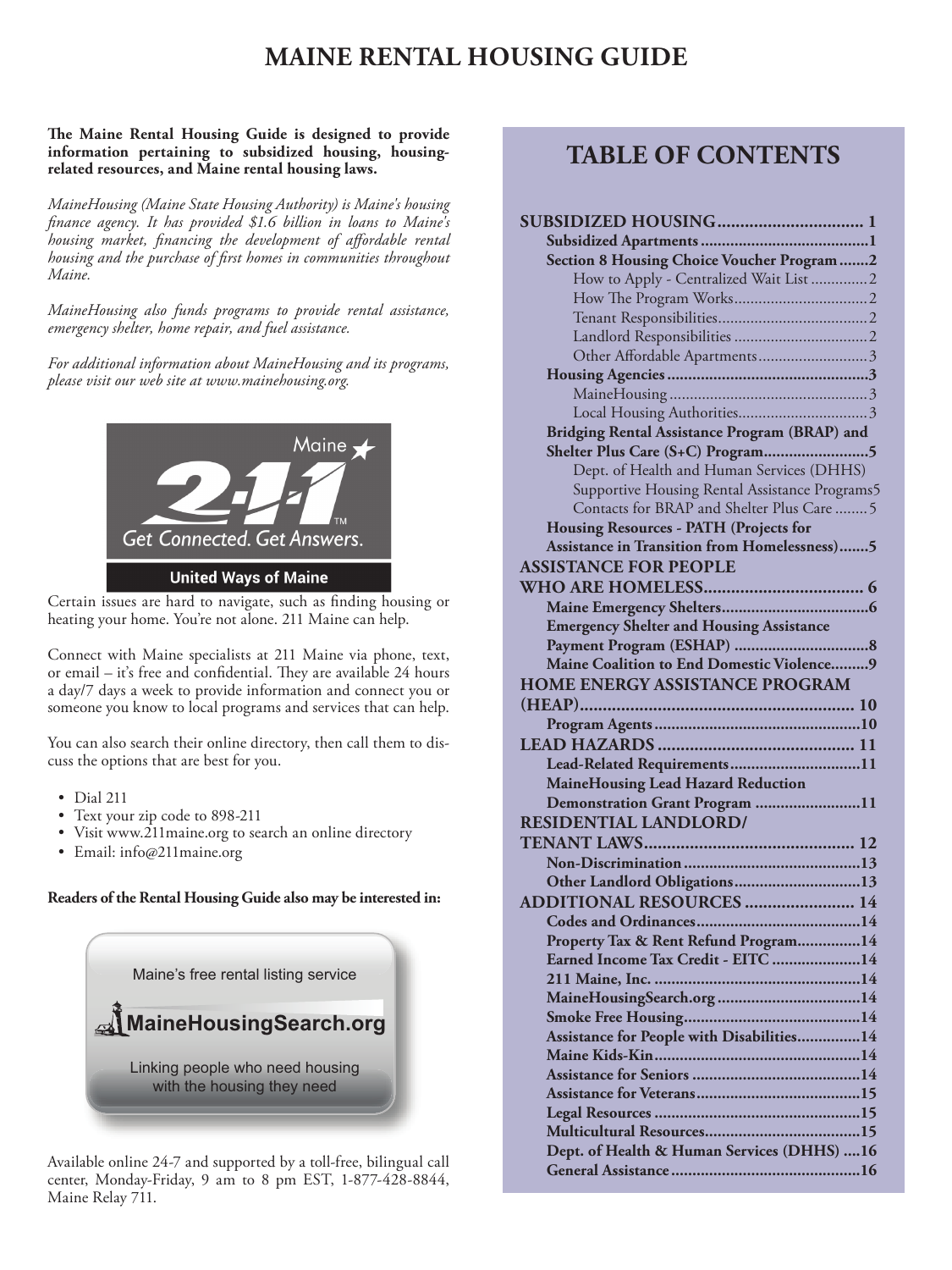# **SUBSIDIZED HOUSING**

Subsidized housing is rental assistance provided by the government to help people with rent and utility costs. Under some programs, people who are income-eligible pay a percentage of their income toward their rental costs and government subsidy pays the rest. Other programs provide housing which is affordable for low and moderate income families.

There are two basic types of rental assistance — *subsidized apartments* and *housing choice vouchers*. Waiting lists for both subsidized apartments and housing choice vouchers can be long, so it may be to an applicant's advantage to apply for both types of housing.

# **SUBSIDIZED APARTMENTS**

Subsidized apartments are administered by four different agencies: MaineHousing (Maine State Housing Authority); the U.S. Department of Housing and Urban Development (HUD); USDA Rural Development (RD); and Public or Local Housing Authorities (LHA's). Subsidized housing lists are available on-line at **www.mainehousing.org** under the tab for Renters. Many subsidized apartments are also listed on **www.MaineHousingSearch.org**. When contacting management agents, applicants should be prepared to disclose their gross household income; income restrictions may apply and can vary by apartment.

Applicants may also contact Local Housing Authorities listed on Pages 3-4 for information about their public housing.

▓

#### *For more information on subsidized housing, please contact:*

#### **MaineHousing (Maine State Housing Authority)**

*www.mainehousing.org* 353 Water Street Augusta, ME 04330-4633 Tel. 207-626-4600 or 1-800-452-4668 or Maine Relay 711

### **U.S. Department of Housing and Urban Development (HUD)**

*www.hud.gov* Customer Service Center, 1-800-955-2232

#### **Maine State Office - Bangor**

*www.hud.gov/states/maine/offices* William Burney, Field Office Director, 207-945-0467 U.S. Dept. of Housing and Urban Development M.C. Smith Federal Building, Room D20200 202 Harlow Street Bangor, ME 04401

#### **USDA Rural Development (RD)**

*www.rd.usda.gov/me*

## **Aroostook and Washington Counties RD District 1 Office - Multifamily** 735 Main Street, Suite 1 Presque Isle, ME 04769

Tel. 207-764-4157 or 207-942-7331 (TTY)

# **Hancock, Knox, Penobscot, Piscataquis, Somerset, and Waldo Counties**

**RD District 2 Office - Multifamily** 1423 Broadway, Suite 3 Bangor, ME 04401 Tel. 207-990-3676 or 207-942-7331 (TTY)

# **Androscoggin, Franklin, Kennebec, and Oxford Counties**

**RD District 3 Office - Multifamily** 254 Goddard Road Lewiston, ME 04240 Tel. 207-753-9400 or 207-942-7331 (TTY)

# **Cumberland, Lincoln, Sagadahoc, and York Counties RD District 4 Office - Multifamily**

306 U.S. Route 1, Suite B-1 Scarborough, ME 04074 Tel. 207-883-0159 or 207-942-7331 (TTY)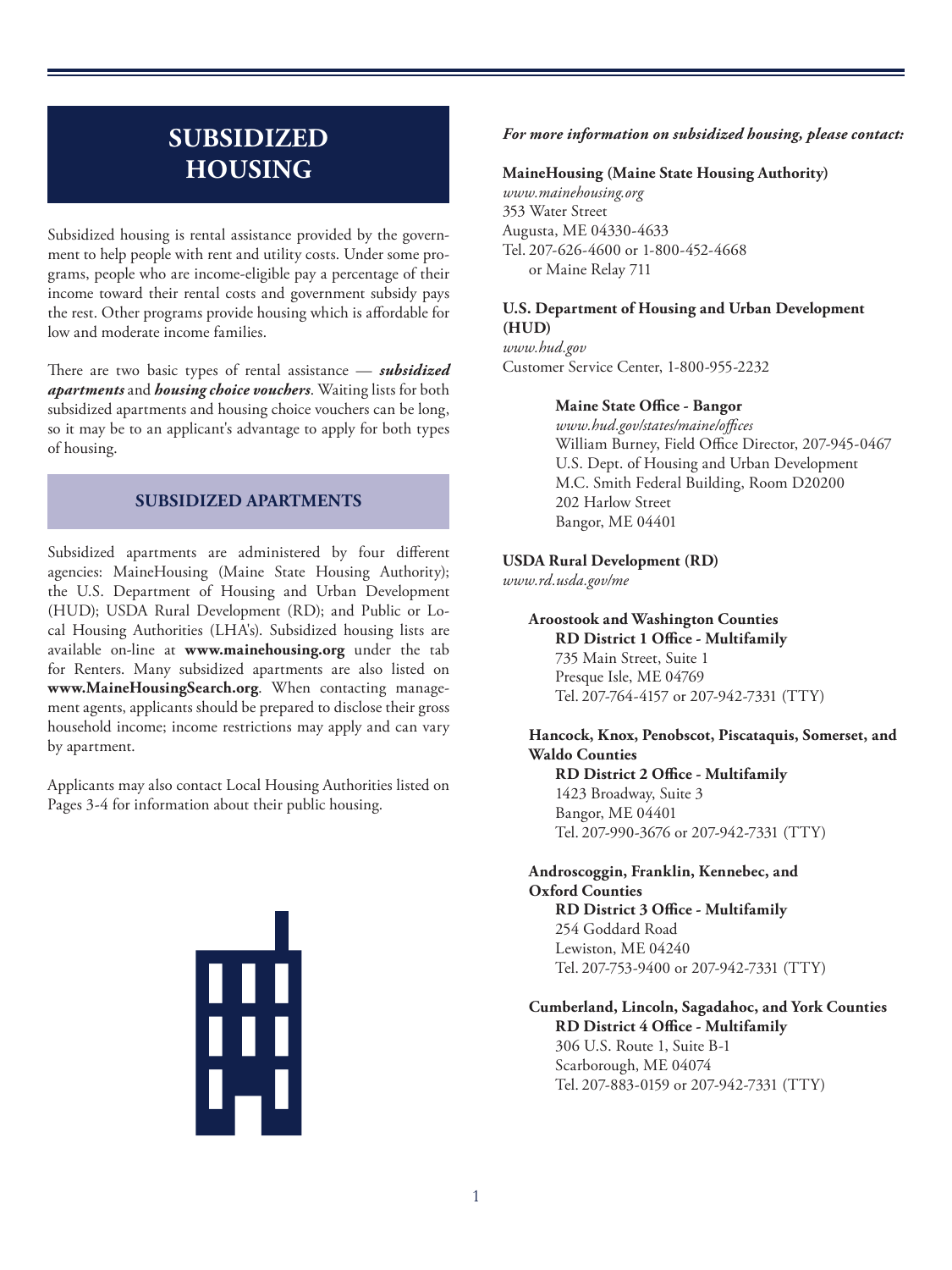**SUBSIDIZED HOUSING**

# **SECTION 8 HOUSING CHOICE VOUCHER PROGRAM**

This program helps income-eligible tenants to obtain decent, safe, and sanitary housing by subsidizing a portion of their monthly rents and paying it directly to their landlords.

Both MaineHousing and Local Housing Authorities (referred to here as Housing Agencies) administer Section 8 Housing Choice Voucher Programs. MaineHousing serves areas outside of the Local Housing Authorities' service areas. A Local Housing Authority voucher must be used within a Local Housing Authority's service area and similarly a MaineHousing voucher must be used within a MaineHousing service area.

A voucher can be used for any type of private rental housing, if the housing meets certain housing quality inspection standards and the owner accepts the applicant as a tenant. Rent must be within the limits allowed by the program. A family that already is renting a suitable apartment, house, or mobile home when they receive a voucher may be able to remain in that unit and receive help with their monthly rent.

Landlords retain normal management rights and responsibilities, including tenant selection, collecting the tenant's share of the monthly rent, property maintenance, and lease enforcement or obligations.

# **HOW TO APPLY - CENTRALIZED WAIT LIST**

You can apply online at https://mainesection8centralwaitlist.org or with any participating housing agency listed on Page 3.

You can contact a participating housing agency to have an application mailed to you. Return the completed application to a participating housing agency.

You can stop into any participating housing agency and pick up an application. It can be filled out and returned onsite or you can drop it off at a later date.

You only need to complete and submit ONE preliminary application. By completing one application, you are included on the centralized waiting list and may be considered by some or all participating housing agencies.

Any application completed offline may be returned to any participating housing agency by mail, by hand, or by fax. Only one application per family will be accepted.

# **HOW THE PROGRAM WORKS**

1. The applicant submits a completed application to be placed on the waiting list for a voucher.

- 2. The applicant should respond promptly to all Housing Agency requests for updated application information, and make sure to notify the Housing Agency in writing of any changes in address. Failure to do so will result in the applicant's name being removed from the voucher waiting list.
- 3. After receiving a voucher, the applicant chooses a rental unit and discusses the program with the landlord. The unit *cannot* be owned by a relative (parent, grandparent, sister, brother, child, or grandchild) of any household member.
- 4. The applicant contacts the Housing Agency that issued the voucher so their inspector may inspect the selected unit.
- 5. If the unit passes inspection, the applicant and the landlord will sign a lease, and the Housing Agency will sign a contract with the landlord.
- 6. After the applicant signs the lease and the landlord signs a contract with the Housing Agency, the applicant can move into the unit.
- 7. The applicant pays his or her share of the rent to the landlord.
- 8. The Housing Agency will pay the balance of the rent to the landlord.

# **TENANT RESPONSIBILITIES**

- Pay the security deposit.
- Pay the rent on time.
- Keep the unit clean and safe.
- Put questions to the landlord or Housing Agency in writing whenever possible.
- Allow inspections by the Housing Agency at least once a year.
- If planning to move, give *written notice* according to the terms of the lease to the landlord and Housing Agency.
- Report changes in income and family size to the Housing Agency.
- Follow the terms of the lease and Maine landlord/tenant laws.
- Follow the tenant responsibilities listed on the voucher.

# **LANDLORD RESPONSIBILITIES**

- Check references of prospective tenants.
- Collect the security deposit.
- Collect the tenant's portion of rent.
- Maintain the apartment in a safe and sanitary condition.
- Notify the Housing Agency immediately if a tenant vacates a unit.
- Follow the terms of the lease and Maine landlord/tenant laws.
- Notify the Housing Agency of a proposed eviction. The eviction process is governed by Maine law.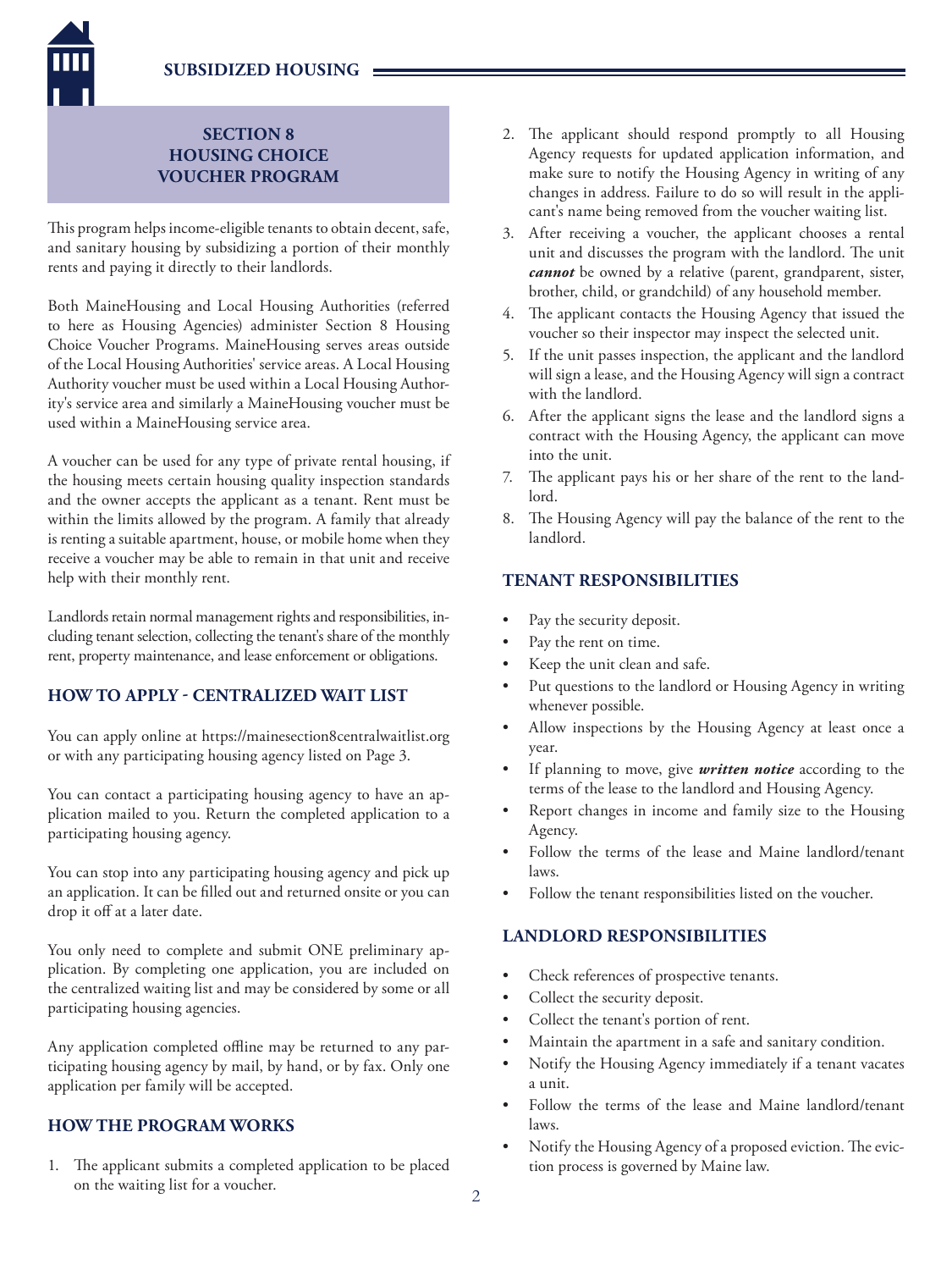# **OTHER AFFORDABLE APARTMENTS**

"Mod Rehab" apartments are private apartments that were rehabilitated with MaineHousing funds in return for the owners' commitment to affordable rents. To apply for these affordable apartments, contact one of the Mod Rehab Program Agents listed below.

#### **Augusta Housing Authority**

33 Union Street, Suite 3 Augusta, ME 04330 Tel. 207-626-2357; Fax 207-626-2359

#### **Lewiston Housing Authority**

One College Street Lewiston, ME 04240 Tel. 207-783-1423; Fax 207-783-8648

#### **MaineHousing**

353 Water Street Augusta, ME 04330-4633 Tel. 1-866-357-4853 or 207-624-5789 (voice) Maine Relay 711 Fax 207-624-5713 www.mainehousing.org

#### **Waterville Housing Authority**

88 Silver Street Waterville, ME 04901 Tel. 207-873-2155; Fax 207-877-9429 www.watervillehousing.org



# **HOUSING AGENCIES**

# **MAINEHOUSING**

**MaineHousing** 353 Water Street Augusta, ME 04330-4633 Tel. 1-866-357-4853 or 207-624-5789 (voice) Maine Relay 711 Fax 207-624-5713 www.mainehousing.org

# **LOCAL HOUSING AUTHORITIES**

#### **Auburn Housing Authority**

20 Great Falls Plaza, P.O. Box 3037 Auburn, ME 04212-3037 Tel. 207-784-7351; Fax 207-784-5545 www.auburnhousing.org

### **Augusta Housing Authority**

33 Union Street, Suite 3 Augusta, ME 04330 Tel. 207-626-2357; Fax 207-626-2359

### **Bangor Housing Authority**

161 Davis Road Bangor, ME 04401-2399 Tel. 207-942-6365; Fax 207-942-6043 www.bangorhousing.org

### **Bath Housing Authority**

80 Congress Avenue Bath, ME 04530 Tel. 207-443-3116; Fax 207-443-8116 www.bathhousing.org

### **Biddeford Housing Authority**

22 South Street, P.O. Box 2287 Biddeford, ME 04005 Tel. 207-282-6537; Fax 207-286-0580

### **Brewer Housing Authority**

15 Colonial Circle, Suite 1 Brewer, ME 04412 Tel. 207-989-7551; Fax 207-989-7554 www.brewerhousing.com

### **Brunswick Housing Authority**

12 Stone Street, P.O. Box A Brunswick, ME 04011 Tel. 207-725-8711; Fax 207-729-2642 www.brunswickhousing.org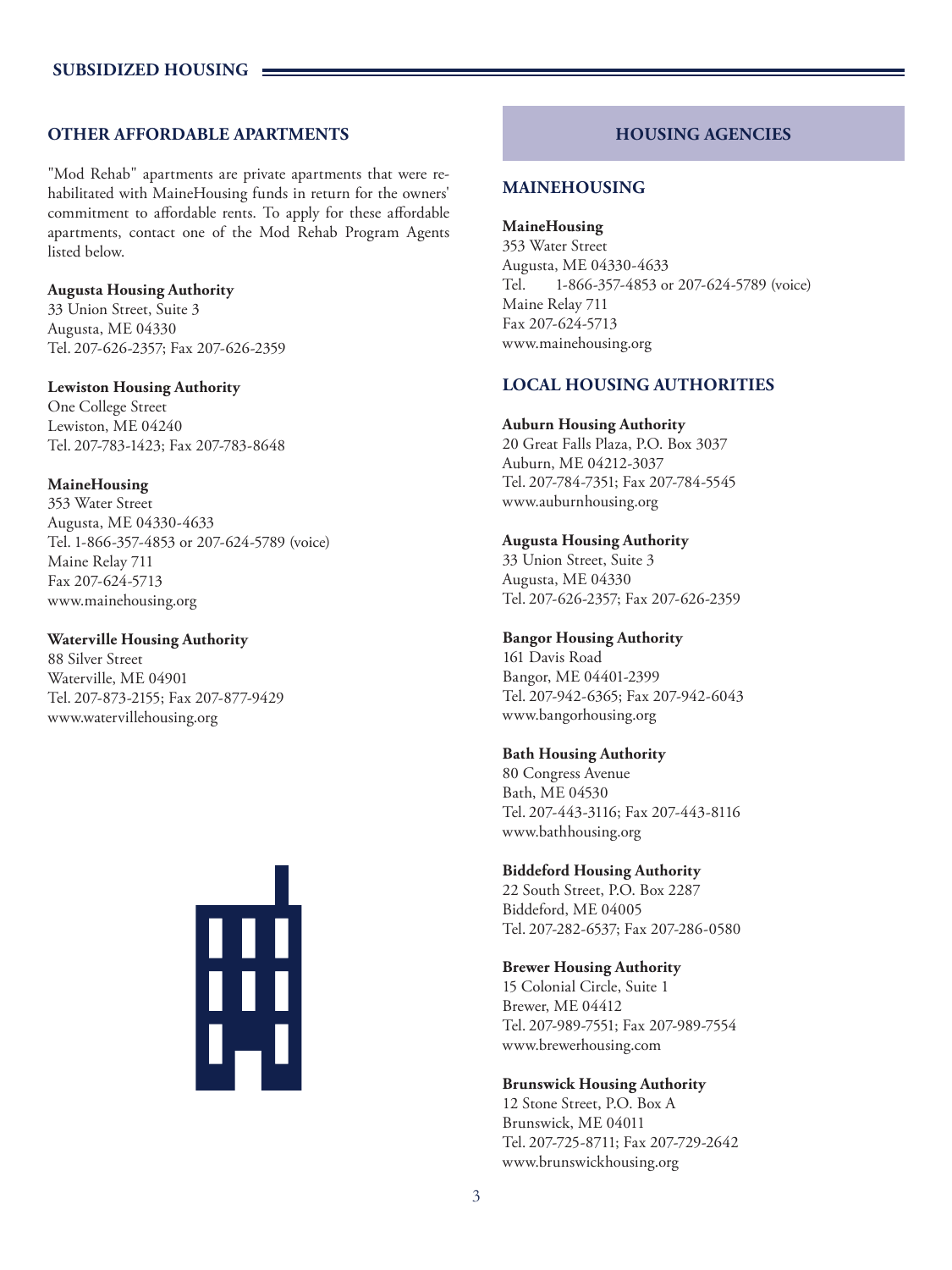

# **SUBSIDIZED HOUSING**

# **Caribou Housing Authority**

City of Caribou 25 High Street Caribou, ME 04736 Tel. 207-493-4234; Fax 207-376-0178 www.cariboumaine.org/index.php/departments/caribou-housing-agency-2/

## **Fort Fairfield Housing Authority**

18 Fields Lane Fort Fairfield, ME 04742 Tel. 207-476-5771; Fax 207-476-5450 www.ffha.org

#### **Indian Township Passamaquoddy Reservation Housing Authority\***

P.O. Box 99 Princeton, ME 04668 Tel. 207-796-8004; Fax 207-796-8019 www.passamaquoddy.com

# **Lewiston Housing Authority**

One College Street Lewiston, ME 04240 Tel. 207-783-1423; Fax 207-783-8648

# **Mt. Desert Island and Ellsworth Housing Authority**

80 Mt. Desert Street, P.O. Box 28 Bar Harbor, ME 04609 Tel. 207-288-4770; Fax 207-288-4770 www.emdiha.org

# **Old Town Housing Authority**

P.O. Box 404 Old Town, ME 04468 Tel. 207-827-6151; Fax 207-827-1502 www.oldtownhousing.net

# **Penobscot Nation Housing Department\***

12 Wabanaki Way Indian Island, ME 04668 Tel. 207-817-7370; Fax 207-817-7384 www.penobscotnation.org

#### **Pleasant Point Passamaquoddy Reservation Housing Authority\***

15 Elders Way, Suite 201 Perry, ME 04667 Tel. 207-853-6021; Fax 207-853-2368 www.wabanaki.com

\*Housing Authorities marked with \* are not participating in the centralized wait list.

# **Portland Housing Authority**

14 Baxter Boulevard Portland, ME 04101-1822 Tel. 207-773-4753; Fax 207-774-6471 www.porthouse.org

# **Presque Isle Housing Authority**

58 Birch Street Presque Isle, ME 04769 Tel. 207-768-8231; Fax 207-764-5614 www.pihousing.org

# **Sanford Housing Authority**

17 School Street, P.O. Box 1008 Sanford, ME 04073 Tel. 207-324-6747; Fax 207-324-6870 www.sanfordhousing.org

# **South Portland Housing Authority**

100 Waterman Drive, Suite 101 South Portland, ME 04106 Tel. 207-773-4140; Fax 207-773-4006 www.spha.net

# **Van Buren Housing Authority**

130 Champlain Street Van Buren, ME 04785-1339 Tel. 207-868-5441; Fax 207-868-2833

# **Waterville Housing Authority**

88 Silver Street Waterville, ME 04901 Tel. 207-873-2155; Fax 207-877-9429 www.watervillehousing.org

# **Westbrook Housing**

30 Liza Harmon Drive Westbrook, ME 04092 Tel. 207-854-9779; Fax 207-854-0962 www.westbrookhousing.org

# **York Housing Authority\***

4 Pine Grove Lane York, ME 03909 Tel. 207-363-8444; Fax 207-351-2801 www.yorkhousing.info (York Housing Authority does not administer Section 8 Housing Choice Vouchers.)

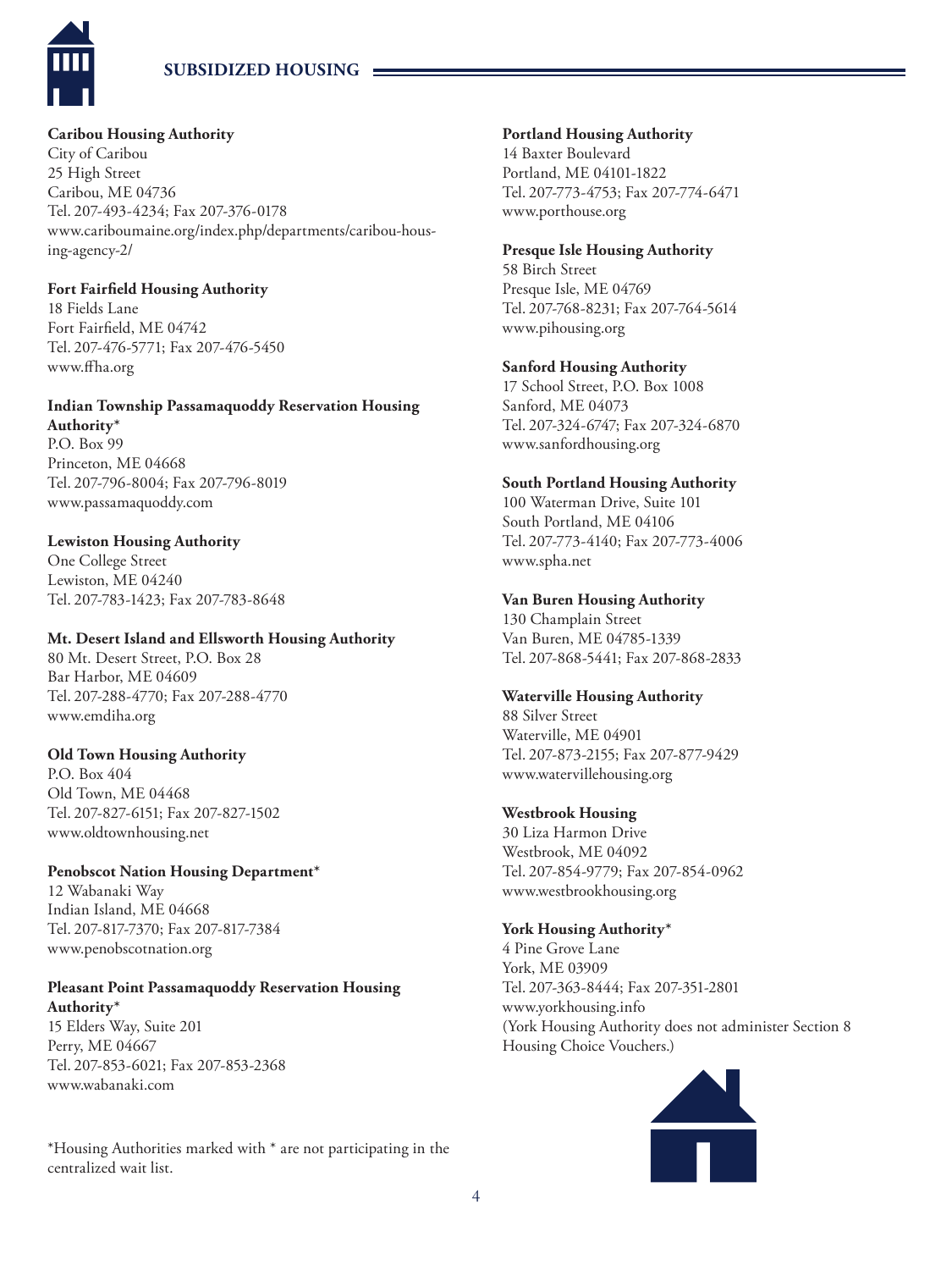# **BRIDGING RENTAL ASSISTANCE PROGRAM (BRAP) AND SHELTER PLUS CARE (S+C) PROGRAM**

# **DEPARTMENT OF HEALTH AND HUMAN SERVICES (DHHS) SUPPORTIVE HOUSING RENTAL ASSISTANCE PROGRAMS**

Tenant-based rental assistance vouchers provide the customer with choice, independence, and control over their living situation and what, if any, services they receive. Following a *Housing First* model, customers of DHHS rental assistance are encouraged, but not required, to accept services with the voucher. All rental units must meet the U.S. Department of Housing and Urban Development's Housing Quality Standards and Fair Market Rents.

The *Bridging Rental Assistance Program* (BRAP) is a transitional housing voucher program designed to assist persons with mental illness for up to 24 months or until they are awarded a Section 8 Housing Choice Voucher, or alternative housing placement. Program participants pay 51% of their income for rent.

*Shelter Plus Care* (S+C) is a permanent housing voucher program designed to assist homeless persons with a severe and long term disability. Program participants pay 30% of their income for rent.

# **CONTACTS FOR BRAP AND SHELTER PLUS CARE**

#### **ANDROSCOGGIN, FRANKLIN, AND OXFORD COUNTIES**

**Common Ties** 12 Bates Street, P.O. Box 1319 Lewiston, ME 04243 Tel. 207-795-6710

## **AROOSTOOK COUNTY**

**AMHC Facilities, Inc.** One Edgemont Drive Presque Isle, ME 04769 Tel. 207-764-3319

## **CUMBERLAND AND YORK COUNTIES**

**Shalom House, Inc.** 106 Gilman Street Portland, ME 04102 Tel. 207-874-1080

#### **HANCOCK, PENOBSCOT, PISCATAQUIS, AND WASHINGTON COUNTIES**

**Community Health & Counseling Services** P.O. Box 425 Bangor, ME 04402-0425 (42 Cedar Street, Bangor, ME 04401) Tel. 207-922-4478

# **KENNEBEC AND SOMERSET COUNTIES**

**Kennebec Behavioral Health** 67 Eustis Parkway Waterville, ME 04901 Tel. 207-873-2136

# **Brunswick/Harpswell/Freeport/KNOX, LINCOLN, SAGADAHOC, AND WALDO COUNTIES**

**Sweetser Mental Health Services** 329 Bath Road, Suite 1 Brunswick, ME 04011 Tel. 207-373-3049

# **HOUSING RESOURCES - PATH (PROJECTS FOR ASSISTANCE IN TRANSITION FROM HOMELESSNESS)**

The PATH Program is designed to support the outreach, engagement, and delivery of services to eligible persons who are homeless and have serious mental illnesses and/or co-occurring substance abuse disorder with a particular emphasis on:

- a. persons most in need of services and/or engagement by an Outreach Worker;
- b. services which are not supported by mainstream mental health programs.

The primary target population of our PATH-funded outreach and engagement services is homeless persons, youth and adult, who are the hardest to reach and most difficult to engage with yet unknown severity of mental illness and/or co-occurring substance abuse disorders.

Enrollment into PATH-funded services begins with the creation of an electronic record. Persons who meet the PATH homeless definition and who have a mental illness and/or co-occurring substance abuse disorder may be considered to be eligible for PATH enrollment. For a list of providers go to: www.maine.gov/ dhhs/samhs/mentalhealth/housing/path/#outreach.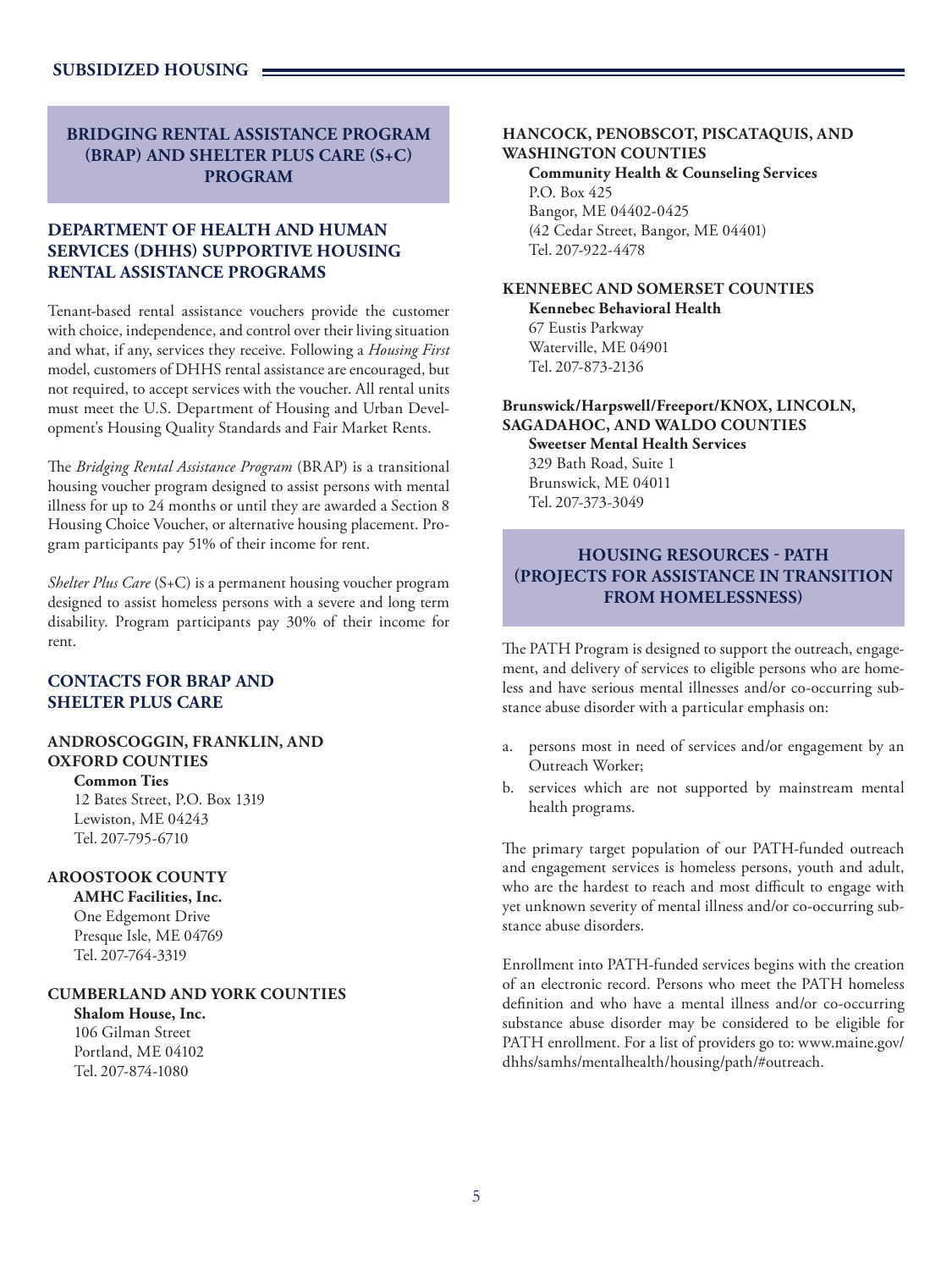# **ASSISTANCE FOR PEOPLE WHO ARE HOMELESS**

Emergency shelters are available throughout Maine and contact information is provided below. People who are homeless may also want to contact their local town office for any local shelters that may not be listed in this guide.

# **MAINE EMERGENCY SHELTERS**

| <b>ANDROSCOGGIN COUNTY</b><br>Hope Haven Gospel Mission*<br>Lewiston, ME<br>Tel. 207-783-6086 | General                      |
|-----------------------------------------------------------------------------------------------|------------------------------|
| New Beginnings*<br>Lewiston, ME<br>Tel. 207-795-4077                                          | Youth                        |
| Rural Community Action Ministries*<br>Leeds, ME<br>Tel. 207-524-5095                          | General<br>(mostly families) |
| Safe Voices <sup>*</sup><br>Auburn, ME<br>Tel. 1-800-559-2927                                 | Domestic Violence            |
| <b>St. Catherine of Siena</b><br>Lewiston, ME<br>Tel. 207-241-7511                            | Women                        |

**St. Martin de Porres Residence** General-Adults Lewiston, ME Tel. 207-786-4690

**AROOSTOOK COUNTY**

Houlton, ME

**Hope and Justice Project\*** Domestic Violence Caribou, Houlton, Fort Kent, ME Tel. 1-800-439-2323

Tel. 207-532-6401 or 207-532-3000

**Maliseet Domestic Violence &** Domestic Violence/ **Sexual Assault Program** Sexual Assault

**Homeless Services of Aroostook –** General & Families  **Sr. Mary O'Donnell Shelter\*** Presque Isle, ME Tel. 207-764-5114

#### **CUMBERLAND COUNTY**

**City of Portland – Family Shelter\*** Families Portland, ME Tel. 207-775-6313 or 207-772-8339

| General-Men |
|-------------|
|             |
|             |
|             |
|             |

**Florence House** General-Women Portland, ME Tel. 207-699-4392

**Milestone Recovery**\* Substance Abuse Portland, ME Tel. 207-775-4790

Preble Street - Joe Kreisler Teen Shelter\* Youth Portland, ME Tel. 207-775-0026

**Preble Street – Resource Center** Day Shelter Portland, ME (no overnights) Tel. 207-775-0026 or 207-874-1005

**Tedford Housing – Individual Shelter\*** General-Adults Brunswick, ME Tel. 207-729-1161 or 207-725-4871

Tedford Housing - Family Shelter\* General-Families Brunswick, ME Tel. 207-729-1161 or 207-729-4583

**Through These Doors\*** Domestic Violence Portland, ME Tel. 1-800-537-6066

#### **FRANKLIN COUNTY** Western Maine Homeless Outreach\* General Farmington, ME Tel. 207-491-4100

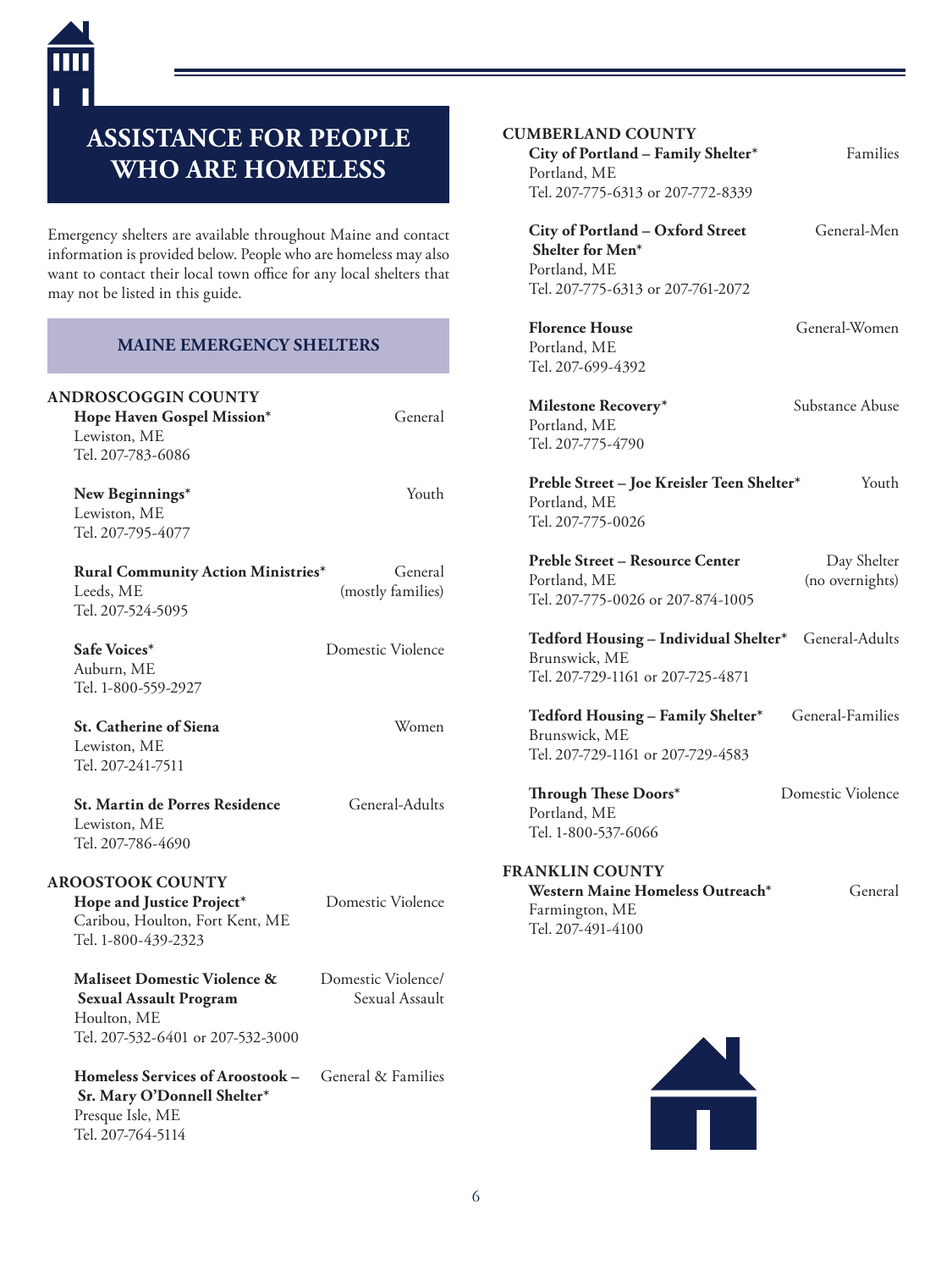| <b>HANCOCK COUNTY</b>             |                   | <b>OXFORD COUNTY</b>                   |                   |
|-----------------------------------|-------------------|----------------------------------------|-------------------|
| H.O.M.E., Inc. - Dorr House*      | Mental Illness    | <b>Rumford Group Homes -</b>           | Families          |
| Orland, ME                        | Substance Abuse   | Monier Family Center*                  |                   |
| Tel. 207-469-7961                 |                   | Rumford, ME                            |                   |
|                                   |                   | Tel. 207-369-9439                      |                   |
| H.O.M.E., Inc. - Emmaus*          | General           |                                        |                   |
| Ellsworth, ME                     |                   | <b>Rumford Group Homes-</b>            | Women & Children  |
| Tel. 207-667-3962                 |                   | Norway Family Center*                  |                   |
|                                   |                   | Norway, ME                             |                   |
| H.O.M.E., Inc. - St. Francis Inn* | General           | Tel. 207-743-6363                      |                   |
| East Orland, ME                   |                   |                                        |                   |
| Tel. 207-469-7961                 |                   | <b>Rumford Group Homes-</b>            | Families          |
|                                   |                   | <b>Rumford Family Center*</b>          |                   |
| The Next Step*                    | Domestic Violence | Rumford, ME                            |                   |
| Ellsworth, ME                     | (safe homes)      | Tel. 207-369-9439                      |                   |
|                                   |                   |                                        |                   |
| Tel. 1-800-315-5579               |                   |                                        |                   |
|                                   |                   | PENOBSCOT COUNTY                       |                   |
| <b>KENNEBEC COUNTY</b>            |                   | Bangor Area Homeless Shelter*          | General           |
| Bread of Life Ministries*         | General           | Bangor, ME                             |                   |
| Augusta, ME                       |                   | Tel. 207-947-0092                      |                   |
| Tel. 207-626-3479                 |                   |                                        |                   |
|                                   |                   | Families and Children Together (FACT)* | Families          |
| Family Violence Project*          | Domestic Violence | Bangor, ME                             |                   |
| Augusta, ME                       |                   | Tel. 207-941-2347                      |                   |
| Tel. 1-877-890-7788               |                   |                                        |                   |
|                                   |                   | Partners for Peace*                    | Domestic Violence |
| Mid-Maine Homeless Shelter*       | General           | Bangor, ME                             |                   |
| Waterville, ME                    |                   | Tel. 1-800-863-9909                    |                   |
| Tel. 207-872-8082                 |                   |                                        |                   |
|                                   |                   | Penobscot Community Health Center*     | General &         |
| <b>Togus Veterans Affairs</b>     | Veterans          | Bangor, ME                             | Substance Abuse   |
| Augusta, ME                       |                   | Tel. 1-800-244-2555 or 207-217-6713    |                   |
| Tel. 1-877-424-3838               |                   |                                        |                   |
|                                   |                   | Shaw House*                            | Youth             |
| <b>KNOX COUNTY</b>                |                   | Bangor, ME                             |                   |
| Knox County Homeless Coalition*   | General           | Tel. 1-888-561-7429 or 207-941-2874    |                   |
| Rockport, ME                      |                   |                                        |                   |
| Tel. 207-593-8151                 |                   | <b>Shepherds Godparent Home</b>        | Women & Children  |
|                                   |                   | Bangor, ME                             |                   |
| New Hope for Women*               | Domestic Violence | Tel. 207-949-2273                      |                   |
| Rockland, ME                      | (safe homes)      |                                        |                   |
| Tel. 1-800-522-3304               |                   | PISCATAQUIS COUNTY                     |                   |
|                                   |                   | Partners for Peace*                    | Domestic Violence |
|                                   |                   | Dover-Foxcroft, ME                     | (safe homes)      |
|                                   |                   | Tel. 1-800-863-9909                    |                   |
|                                   |                   |                                        |                   |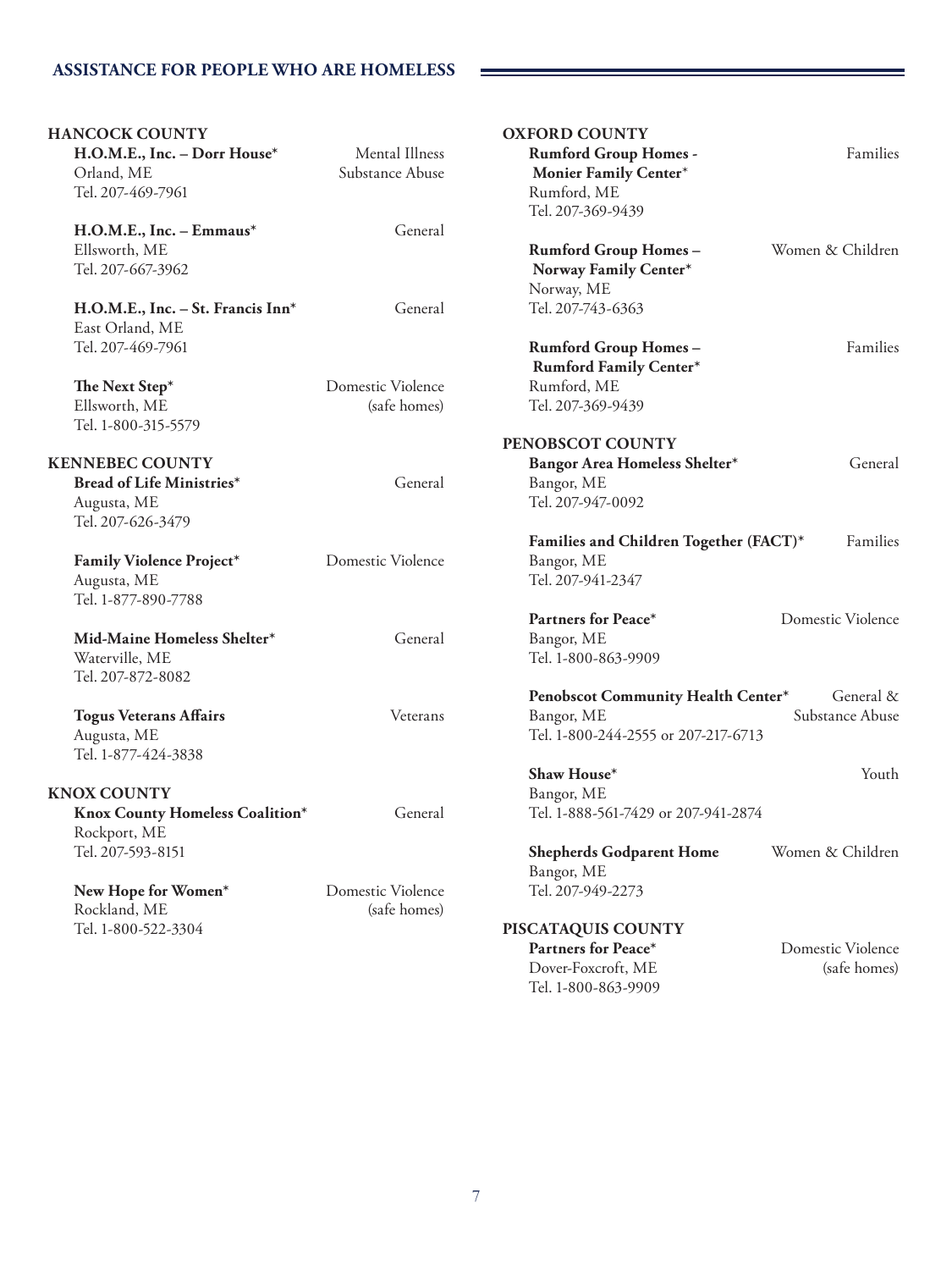

# **ASSISTANCE FOR PEOPLE WHO ARE HOMELESS**

## **SOMERSET COUNTY**

**Family Violence Project** Domestic Violence Somerset County Tel. 1-800-890-7788

Solon, ME Tel. 207-399-3348

**New Hope Shelter** Women & Children

**Trinity Shelter** General

Skowhegan, ME Tel. 207-399-7538 or 207-474-8833

#### **WASHINGTON COUNTY**

**The Next Step\*** Domestic Violence Machias, ME Tel. 1-800-315-5579

**Passamoquoddy Peaceful Relations** Domestic Violence/ Pleasant Point, ME Sexual Assault Tel. 1-877-853-2613

## **YORK COUNTY**

Sanford, ME Tel. 1-800-239-7298

Caring Unlimited\* Domestic Violence

York County Shelter Programs, Inc.\* General Alfred, ME Tel. 207-324-1137

York County Shelter Programs, Inc.\* Family Sanford, ME Tel. 207-636-5526

You Are Never Alone (YANA)\* Substance Abuse Saco, ME Tel. 207-283-0069

\*Shelters that receive MaineHousing funding are marked with an asterisk.

For additional homeless resources contact 211 Maine Inc. at 211 or www.211maine.org (TTY 211).

# **EMERGENCY SHELTER AND HOUSING ASSISTANCE PAYMENT PROGRAM (ESHAP)**

The Emergency Shelter and Housing Assistance Program consists of funding components for shelters to provide the safety net of emergency housing for individuals and families that are experiencing homelessness. These components are for Shelter Operations, Stabilization, and Incentives and Performance. The Stabilization component provides Housing Navigator services such as assessment and housing prioritization, development of housing stability plans, linkages with mainstream and income resources, assistance with basic needs, housing search and placement, and following clients beyond shelter to ensure housing stability.

In addition, MaineHousing provides rental subsidies to ESHAP grantees on a first-come, first-served basis for program participants in the form of short-term and permanent rental subsidies. The short-term subsidies are provided through the Stability Through Engagement Program (STEP), and the permanent subsidies through Housing Choice Vouchers (HCV). This program is available for individuals and families that meet the HUD definition of homelessness and are working with a participating ESHAP shelter provider.

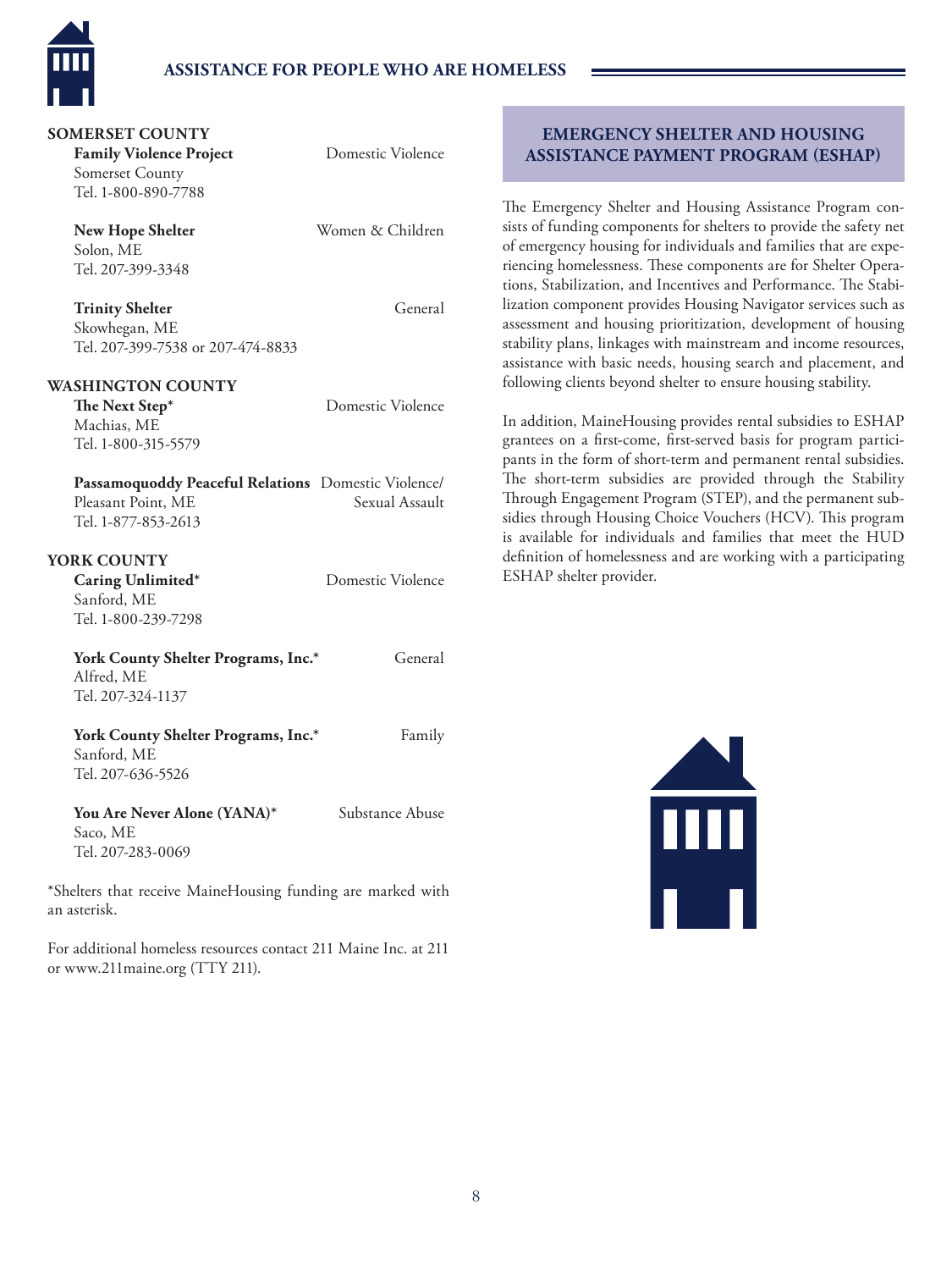# **ASSISTANCE FOR PEOPLE WHO ARE HOMELESS**

# **MAINE COALITION TO END DOMESTIC VIOLENCE (MCEDV)**

MCEDV (www.mcedv.org) provides support for victims of domestic violence and their children.

# **Statewide Domestic Violence Hotline**

1-866-834-HELP (4357)

Any of the individual hotline numbers listed below may be called collect.

# **Partners for Peace** (Piscataquis) P.O. Box 192 Dover-Foxcroft, ME 04426 207-564-8165 or

1-800-863-9909 www.partnersforpeace.org

# **Family Violence Project**

(Kennebec, Somerset) P.O. Box 304 Augusta, ME 04332 207-623-8637 or 1-877-890-7788 www.familyviolenceproject.org

## **Safe Voices**

(Oxford, Franklin, Androscoggin) P.O. Box 713 Auburn, ME 04212 207-795-6744 or 1-800-559-2927 www.awap.org

# **Caring Unlimited**

(York) P.O. Box 590 Sanford, ME 04073 207-490-3227 or 1-800-239-7298 www.caring-unlimited.org

#### **Partners for Peace**

(Penobscot) P.O. Box 653 Bangor, ME 04402 207-945-5102 or 1-800-863-9909 www.partnersforpeace.org

**Hope and Justice Project** (Aroostook) 754 Main Street Presque Isle, ME 04769 1-800-439-2323 www.hopeandjusticeproject.org

# **The Next Step**

(Washington) P.O. Box 303 Machias, ME 04654 207-255-4785 (day) or 1-800-315-5579 www.nextstepdvproject.org

> **The Next Step** (Hancock) P.O. Box 1466

Ellsworth, ME 04605 207-677-0176 or 1-800-315-5579 www.nextstepdvproject.org

# **New Hope For Women**

(Knox, Lincoln, Waldo) P.O. Box A Rockland, ME 04841-0733 207-594-2129 or 1-800-522-3304 www.newhopeforwomen.org

**Through These Doors** (Cumberland, Sagadahoc)

Portland, ME 04104 207-874-1973 or 1-800-537-6066 www.familycrisis.org

P.O. Box 704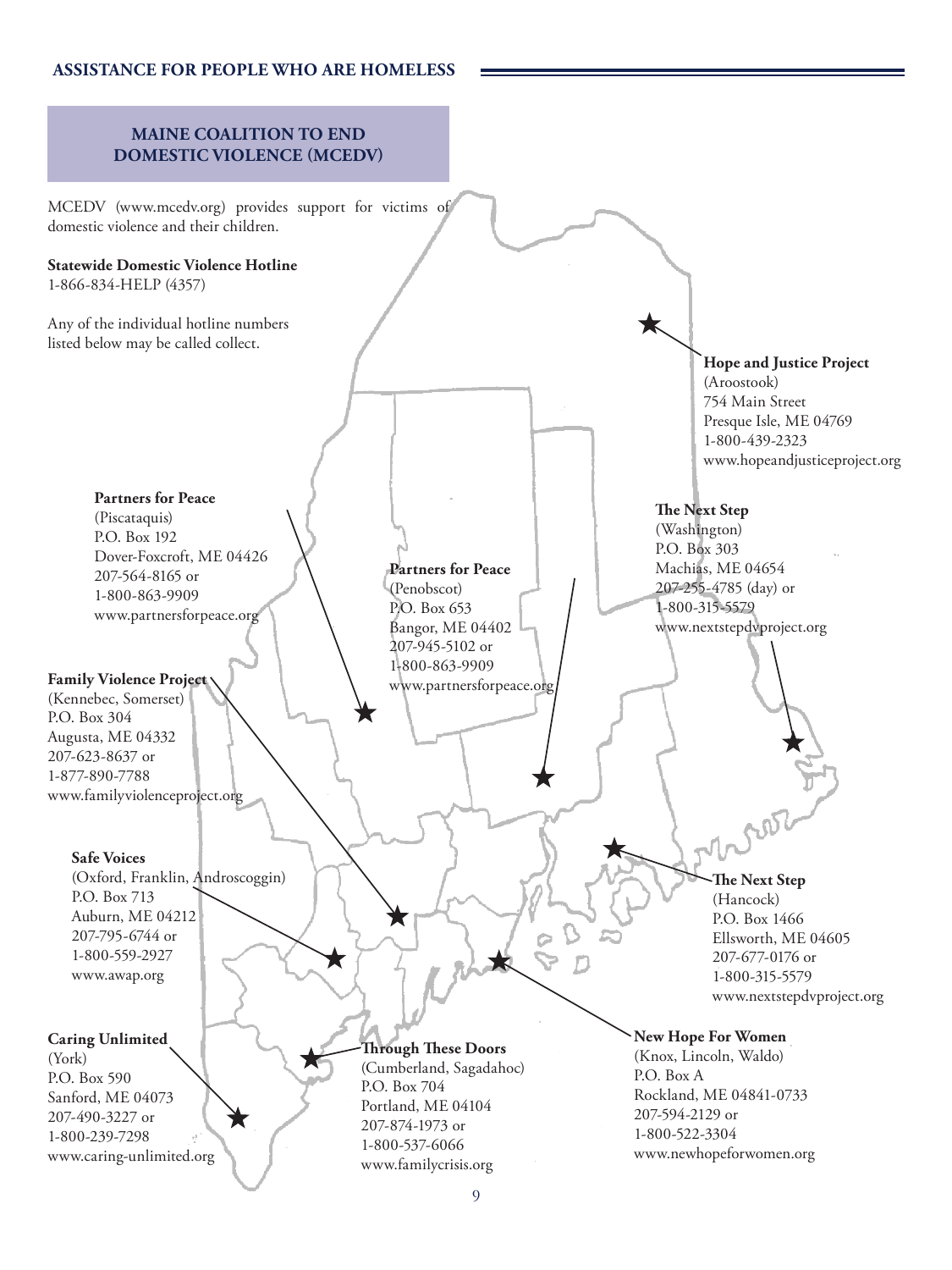

# **HOME ENERGY ASSISTANCE PROGRAM (HEAP)**

HEAP is a federally funded program that provides assistance with winter home heating fuel bills, based on household income and size.

The Emergency Crisis Intervention Program (ECIP) may provide emergency fuel deliveries between November 1<sup>st</sup> and March 31<sup>st</sup>.

For more information, or to make an appointment to complete an application, applicants may contact their local Community Action Program Agency serving their area listed below.

# **PROGRAM AGENTS**

# **ANDROSCOGGIN AND OXFORD COUNTIES**

**Community Concepts, Inc.** 240 Bates Street Lewiston, ME 04240 Tel. 207-795-4065 or 1-800-866-5588; Fax 207-784-6882

## **AROOSTOOK COUNTY**

**Aroostook County Action Program**

771 Main Street, P.O. Box 1116 Presque Isle, ME 04769 Tel. 207-768-3053 or 1-800-585-3053; Fax 207-768-3021

### **CUMBERLAND COUNTY**

#### **The Opportunity Alliance**

222 St. John Street Portland, ME 04102 Tel. 207-553-5900 or 1-800-698-4959; TTY 207-874-1013; Fax 207-553-5976

### **FRANKLIN COUNTY**

**Western Maine Community Action** 20B Church Street, P.O. Box 200 East Wilton, ME 04234 Tel. 207-645-3764 or 1-800-645-9636; Fax 207-645-3270

### **KENNEBEC, LINCOLN, SAGADAHOC, AND SOMERSET COUNTIES**

**Kennebec Valley Community Action Program** 97 Water Street Waterville, ME 04901 Tel. 207-859-1500 or 1-800-542-8227; Fax 207-872-6747

#### **KNOX COUNTY**

**Penquis Community Action Program** 315 Main Street, Suite 205 Rockland, ME 04841 Tel. 207-596 -0361; Fax 207-594-2695

# **PENOBSCOT AND PISCATAQUIS COUNTIES**

**Penquis Community Action Program** 262 Harlow Street, P.O. Box 1162 Bangor, ME 04402-1162 Tel. 207-973-3630; TTY 207-973-3520; Fax 207-973-3699

### **WALDO COUNTY**

**Waldo Community Action Partners** 9 Field Street, P.O. Box 130 Belfast, ME 04915 Tel. 207-338-3025 (HEAP) or 1-800-498-3025; Fax 207-930-7324

## **WASHINGTON AND HANCOCK COUNTIES**

**Downeast Community Partners** 248 Bucksport Road Ellsworth, ME 04605 Tel. (HEAP) 207-664-2424 or 207-546-7544 or 1-800-828-7544 (from 8:00 - 12 noon); Fax 207-664-2430

### **YORK COUNTY**

**York County Community Action Corp.** 6 Spruce Street, P.O. Box 72 Sanford, ME 04073 Tel. 207-324-5762 or 1-800-965-5762; TTY 207-490-1078; Fax 207-490-5023

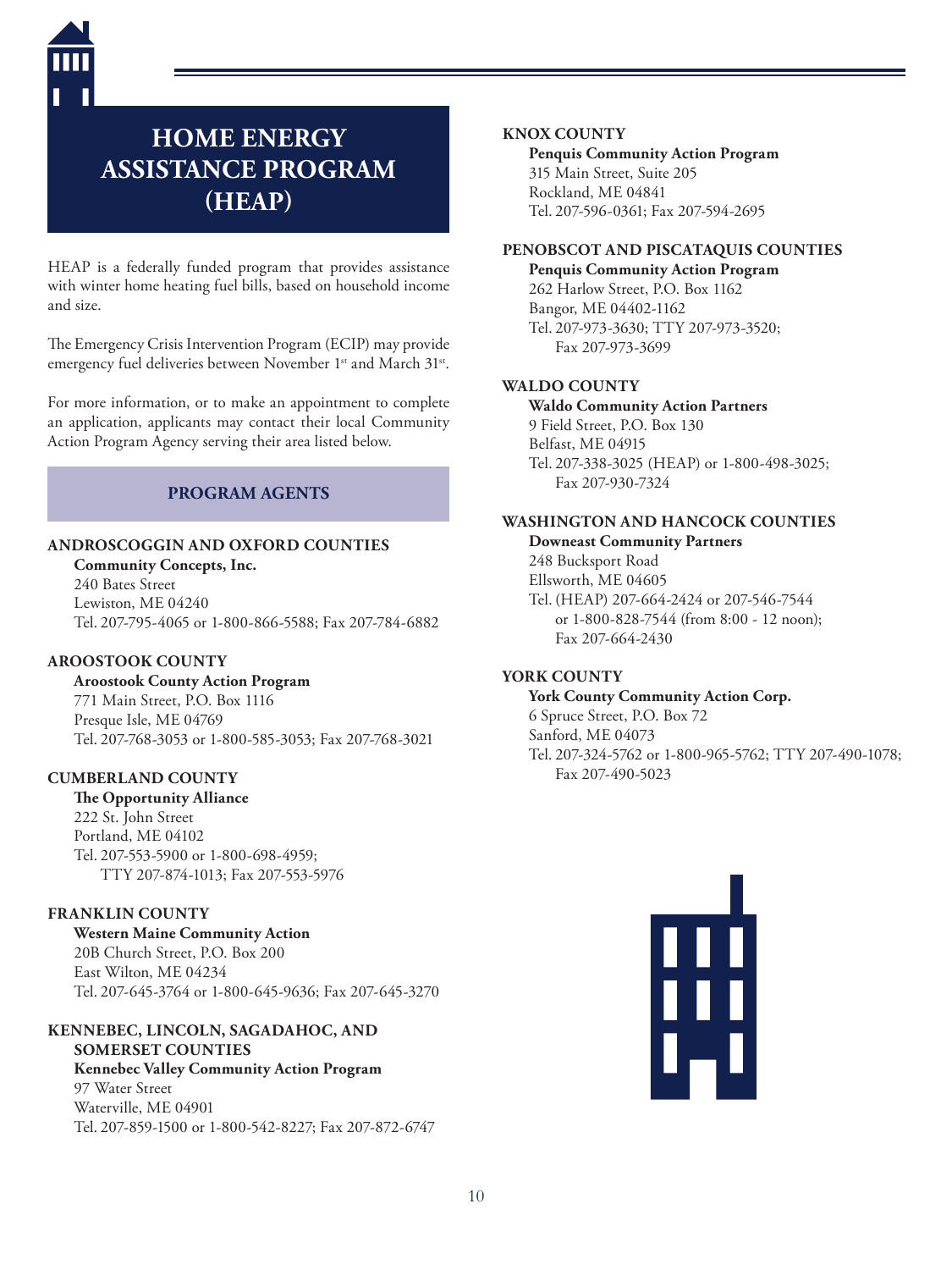# **LEAD HAZARDS**

Lead poisoning is one of the most serious health issues facing Maine children and their families. Lead-based paint is found in a significant number of homes in Maine built before 1978. Lead poisoning can cause serious and even permanent health problems, and is particularly dangerous to children under 6 years old. Remodeling and repair projects may create serious household lead poisoning risks. A large number of all lead poisoned childen in Maine live in homes that have been renovated, or currently are being renovated.

Half of all children poisoned by lead in Maine live in rental housing. Most of the lead poisonings that occur in rental properties are due to paint in poor condition (www.maine.gov/dhhs/mecdc/environmental-health/eohp/lead/property-owners.shtml).

# **LEAD-RELATED REQUIREMENTS**

Landlords, property management companies, real estate agencies, and home sellers are required by state and federal law to inform potential occupants of the known presence of lead-based paint in pre-1978 housing.

Before signing a lease the landlord must disclose known lead-based paint and lead-based paint hazards and provide available written reports if applicable. The landlord must provide the pamphlet developed by the U.S. Environmental Protection Agency (EPA), the U.S. Department of Housing and Urban Development (HUD), and the U.S. Consumer Product Safety Commission (CSPC), titled "Protect Your Family from Lead in Your Home." This pamphlet can be found at www.epa.gov/lead/protect-your-family-lead-your-home.

Any child who is identified through lead screening as having an elevated blood lead level is reported to Maine Center for Disease Control and Prevention (Maine CDC). Maine CDC then has an inspection conducted to determine the source of the lead poisoning, including an inspection of the housing unit the poisoned child lives in. If lead-based substances in "poor" condition are identified, Maine CDC will provide notice to the tenants and the landlord. After notice the landlord has 30 days to remove, replace, or securely and permanently cover the substance in accordance with rules adopted by the Maine Department of Environmental Protection. Please see www.maine.gov/dep/rwm/lead/. Lead abatement work must be completed by a licensed lead abatement contractor. Please see www11.maine.gov/dep/waste/lead/leadcontractors.html

A landlord may not evict a tenant because of a lead hazard in the apartment. The landlord is required to move the tenant to a substitute unit, pay for moving expenses, and pay for any rental charges in excess of the tenant's current expenses while the lead hazard is addressed.

For information about lead poisoning prevention, please contact the Maine Center for Disease Control and Prevention, Childhood Lead Poisoning Prevention Program, 207 -287-4311 or 1-866-292-3474.

# **MAINEHOUSING LEAD HAZARD REDUCTION DEMONSTRATION GRANT PROGRAM**

MaineHousing works with participating Community Action Agencies to provide funding for lead abatement work to owners of rental units and single-family households that meet certain requirements. MaineHousing's Lead Hazard Reduction Demonstration Grant Program provides 0% deferred, forgivable loans (interest free with no monthly payments) to landlords, and grants to single-family households, in an effort to make lower-income homes in Maine lead safe.

The program provides up to \$16,000 to eligible owner occupied single-family homeowners, and up to \$10,000 per unit with a 10 unit maximum per landlord for lead safety improvements. For landlords, the entire amount of the loan is forgiven after 5 years, provided the property isn't refinanced or sold during that time and rental units are reserved for low-income tenants. For more information or to determine eligibility, homeowners and landlords may contact the Community Action Program Agency serving their county (listed below).

#### **Aroostook County Action Program**

Tel. 207-768-3023 or 1-800-432-7881 *Servicing Aroostook County*

**Cities of Lewiston and Auburn** 207-739-6575 *Servicing Lewiston and Auburn*

# **City of Portland**

207-874-8983 *Servicing Cumberland County*

### **Community Concepts, Inc.**

207-743-7716 or 1-800-866-5588 *Servicing Androscoggin, Franklin, Oxford, and York counties*

# **Penquis Community Action Program**

Tel. 207-973-3500 or 1-800-215-4942 *Servicing Hancock, Kennebec, Knox, Lincoln, Penobscot, Piscataquis, Sagadahoc, Somerset, Waldo, and Washington counties*

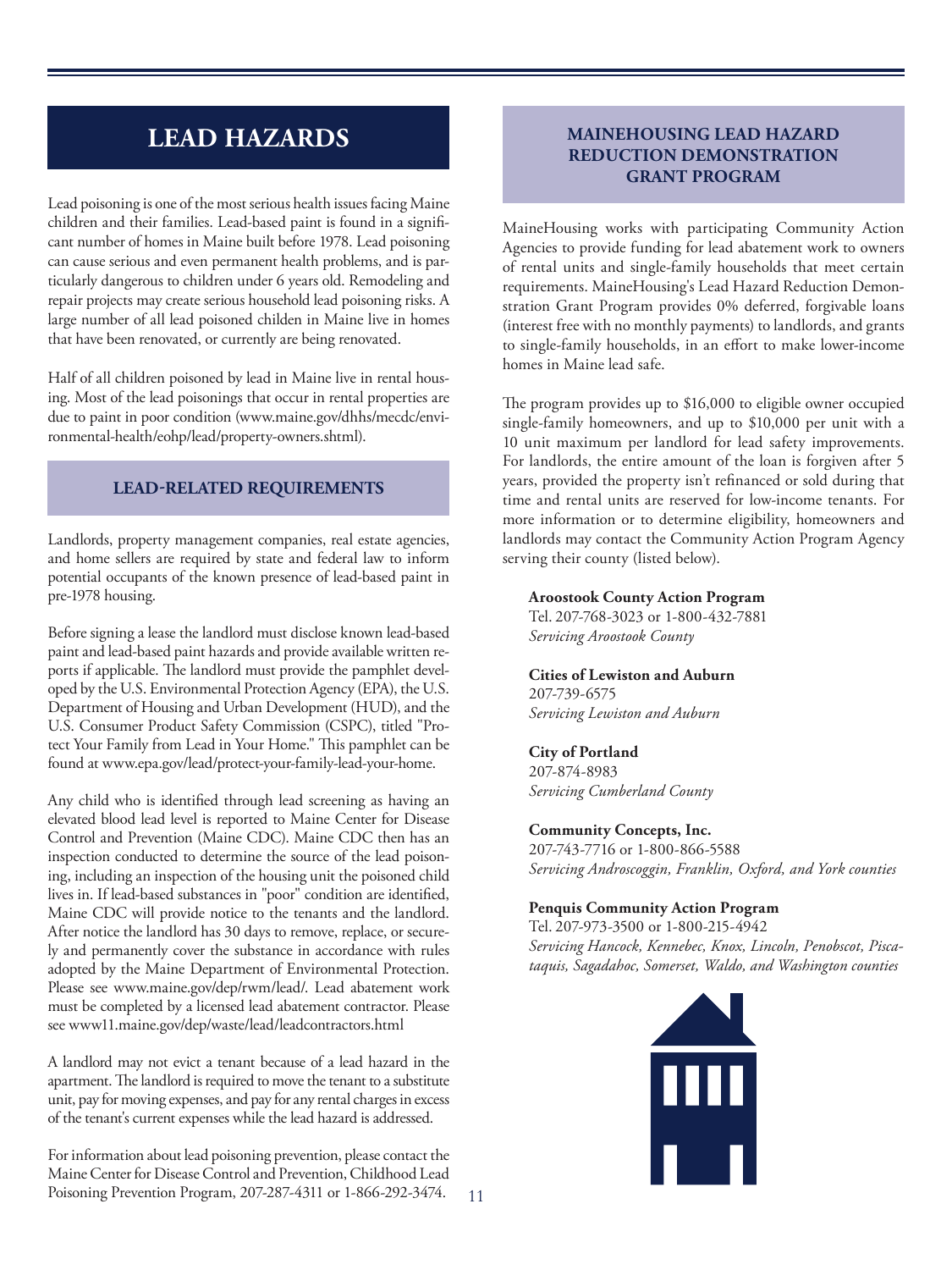# **RESIDENTIAL LANDLORD/TENANT LAWS**

State law contains specific rights and protections for *tenants* (people who are renting housing). Tenants are protected from unsafe housing, unfair evictions, discrimination, mishandling of security deposits, and other abuses.

Tenants may be required to take certain actions to be protected under the law, actions which are designed to balance the legal rights of *landlords* (owners of rental housing) with the legal rights of tenants.

A landlord may require a tenant to enter into a written agreement, called a *lease*, when the tenant rents an apartment or house from the landlord. A written lease can benefit tenants and landlords if the terms of the lease are clear and fair. Tenants should read carefully the whole lease and understand their obligations under the lease before signing it.

A tenant can request that a landlord enter into a lease, but the landlord has no obligation under the law to do so. In many cases, there is no written lease between the landlord and the tenant, which is called *tenancy at will*. Most of Maine's landlord/tenant laws are designed to protect tenants when there is no written lease and apply only to tenancies at will.

Some of these laws apply whether or not there is a written lease. Even though tenants and landlords may enter into a lease that contains provisions that are different than the law, tenants cannot agree to waive certain basic protections given to them by the law, no matter what is in the lease. For example, a landlord and a tenant may agree that the landlord can terminate the lease and evict the tenant without a reason by giving less than 30 days' written notice (which is required by law for tenancies-at-will), but the landlord cannot forcibly eject the tenant by changing the locks on the door or removing the tenant's furniture from the apartment even if the tenant agrees that the landlord can take such actions in the lease. Only a law enforcement officer can force the tenant to leave and only after the tenant has a court hearing and the court orders that the tenant be evicted.

The following resources provide information on Maine's law and tenants' rights and obligations under the law:

- **Pine Tree Legal Assistance** publishes Self Help Tools for Rental Housing, an online resource of landlord/tenant laws with helpful tips for tenants. For more information, landlords and tenants may visit the Pine Tree Legal Assistance web site at www.ptla.org/self-help/2652, or call a Pine Tree Legal Office located near them. See Page 15.
- The **Maine Attorney General's Office** publishes the *Consumer Law Guide*, a technical summary of the law with references to the specific statutes. The Guide includes chapters on consumer rights when renting an apartment (Chapter 14), consumer rights when living in a mobile home (Chapter 15), and a model landlord-tenant lease (Chapter 16). For more information, landlords and tenants may visit the Attorney

General's web site at www.maine.gov/ag and click on *Consumer Law Guide*, or call 1-800-436-2131.

If landlords or tenants have any questions about their rights and obligations under the law or a lease, they should contact an attorney. If they cannot afford an attorney, a list of legal aid agencies is included on Page 15 of this Guide.

The following are general suggestions for tenants:

- Tenants should carefully read the whole lease and understand their obligations under the lease before signing it. If they do not understand a provision in the lease, they should ask the landlord to explain the provision, and if necessary, rewrite the provision in the lease to make it clear.
- Tenants should remember that a written lease is an agreement between the tenant and the landlord, so if there is something that is important to the tenant, he or she should make sure that it is written into the lease.
- When tenants move into a rental unit, they should make a list of all of the existing defects in and damage to the apartment. Tenants should provide the landlord with a copy of the list, and if possible, get the landlord to acknowledge the list by signing it. Tenants also should keep a copy of the list for their records. This will protect tenants in the event the landlord claims that any of the defects or damages on the list were caused by the tenant.
- Tenants should get a receipt from the landlord for all security deposits and rental payments and keep the receipts until they have satisfied all of their obligations under the lease, even if they are not living in the apartment (e.g., they have moved but are still obligated to pay rent under the lease). The landlord is required by law to give the tenant a receipt for all cash payments, which includes payment by check.
- All notices, agreements, understandings, changes, and complaints should be made in writing and should be dated and signed. Tenants should keep a copy of all written items given by the tenant to or received by the tenant from the landlord.
- Tenants should make sure that the landlord has their correct mailing address, including a forwarding mailing address, when they move out of the apartment. Many of the tenant protections under the laws contain notice requirements. If the landlord gives the tenant written notice at "the last known address" (which may not be the current address), the landlord may have satisfied his or her obligation under the law even if the tenant never received the notice.
- Tenants are responsible for their guests and their behavior. For example, tenants will be held responsible for all damage to their apartment and any disturbance caused by their guests. If the tenant's guest brings a dangerous pet to the tenant's apartment or the property on which it is located and the pet threatens or harms the landlord or other tenants, the tenant will be held responsible.
- Tenants should go to Self Help Tools for Rental Housing at www.ptla.org/self-help/2652, an online resource published by Pine Tree Legal Assistance, for more helpful tips.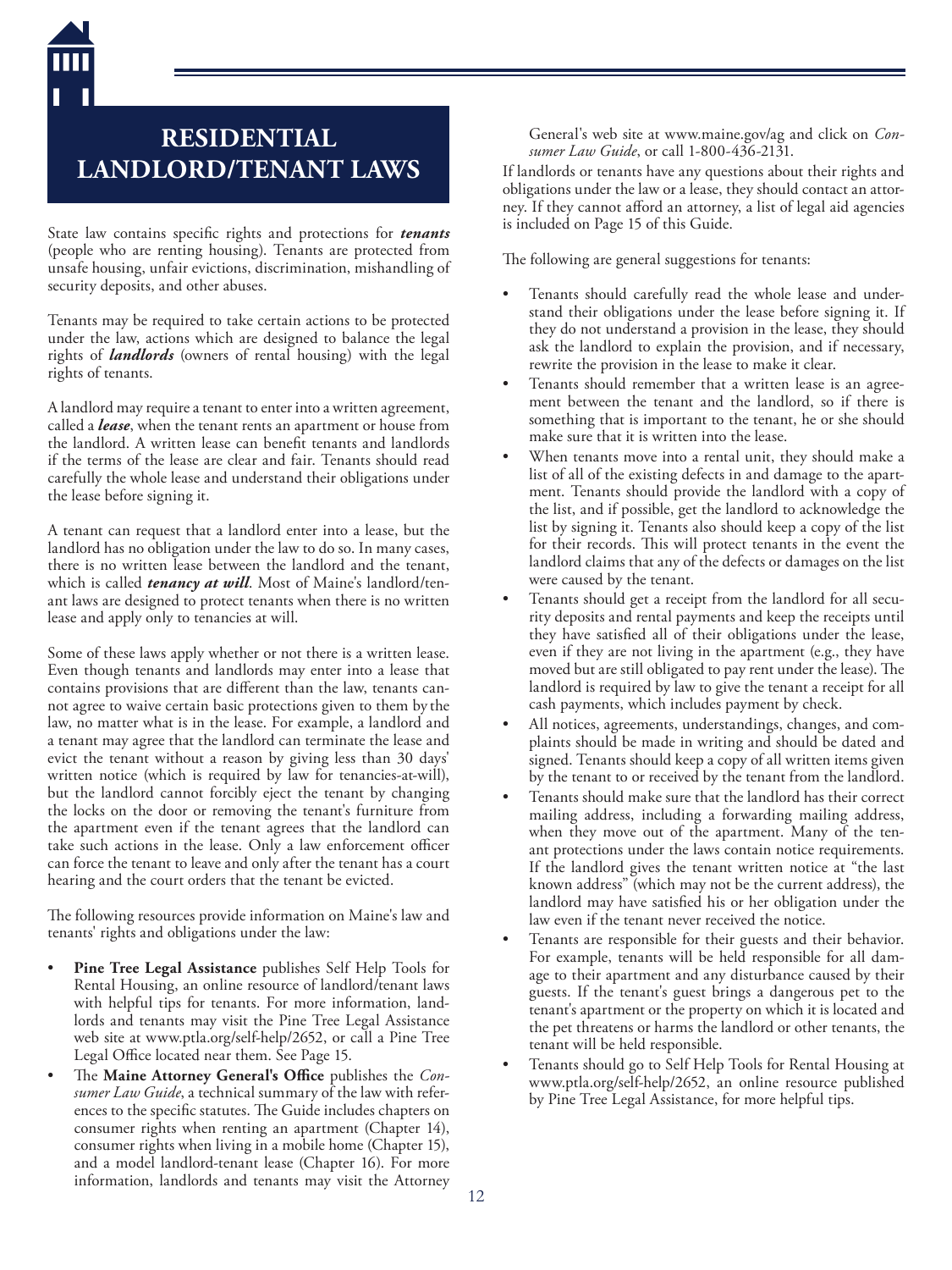# **NON-DISCRIMINATION**

Landlords may not refuse to show or rent a unit or impose different terms or conditions on the basis of race, color, religion, sex, sexual orientation, gender identity or expression, marital status, national origin, ancestry, physical or mental disability, age, familial status, or receipt of public assistance. This law does *not* apply to rental of: 1) a two-family dwelling, one unit of which is occupied by the owner; 2) the rental of not more than 4 rooms of a one-family dwelling which is occupied by the owner; or 3) the rental of any dwelling owned by a religious corporation to its members, unless the discrimination is based on race, color, or national origin.

Landlords are required to allow physically disabled tenants to modify their apartments so they may fully enjoy the premises. Tenants may be required to restore the interior of the premises to their original condition when they vacate the unit.

Landlords may restrict the number of occupants based upon the size of the unit, but any restriction must be consistent with applicable local, state, and federal restrictions.

Landlords generally may not refuse occupancy because a tenant requires the aid of an assistive animal unless the building consists of two units, one of which is occupied by the owner.

For further information or to make a complaint, tenants should contact:

#### **Maine Human Rights Commission**

State House Station 51 Augusta, Maine 04333 Tel. 207 -624-6290 or Maine Relay 711 *www.maine.gov/mhrc* or

#### **Office of Fair Housing and Equal Opportunity**

10 Causeway Street, Room 321 Boston, Massachusetts 02222-1092 Tel. 617-994-8300 (voice) or 1-800-827-5005 (voice) or 617-565-5453 (TTY) *www.hud.gov/offices/fheo*

Tenants may have further rights under local ordinances.

## **OTHER LANDLORD OBLIGATIONS**

*Lead Hazards* - See Page 11 of this guide for information about landlord obligations concerning lead hazards.

*Energy Efficiency* - A tenant who will be paying energy costs has the right to get information on the last 12 months of energy use from the energy supplier(s). Before a tenant enters into a contract or pays a deposit to rent or lease a property, the landlord shall provide the energy efficiency disclosure statement, obtain a signature, and keep a copy on file for three years. The standard disclosure form is posted on the Maine Public Utilities Commission's website at www.maine.gov/mpuc/online/forms/EnergyEfficiencyDisclosure.html.

*Radon Testing* - Landlords are required to have the air in each building with rental units tested for the presence of radon. Landlords must report test results to the Department of Health and Human Services (DHHS) within 30 days. The disclosure to tenants and DHHS must include the results of the test, the date of the test, that the tenant has the right to test, and a reference to where the tenant can get more information about radon. Tenants explicitly have the right to test for radon. If a tenant and the landlord get different results, the landlord may hire a professional and must disclose the new test results. The landlord also may choose to accept the tenant's results. The failure of a landlord to disclose test results or the falsification of records by a landlord is considered a breach of the state's Warranty of Habitability Act. A lease may be terminated within 30 days' notice in accordance with current law by a landlord or tenant if the results exceed 4.0 picocuries per liter. A landlord may not retain a security deposit for termination based on radon test results. See the DHHS website for more information, www.maine.gov/dhhs.

*Smoke Detectors and Carbon Monoxide Detectors* - Landlords are required to provide working smoke detectors and carbon monoxide detectors at the time a property or unit is rented. Tenants are required to keep the batteries in the detectors charged and to test the detectors. Tenants are prohibited from disabling the smoke detectors. Landlords are required to repair or replace a smoke detector or carbon monoxide detector if a tenant provides written notice to the landlord that the detector is not working properly.

*Smoking Policies* - Landlords are required to provide written notice to tenants and potential tenants about whether or not smoking is allowed. The notice must state whether smoking is prohibited on the premises, allowed on the premises, or allowed in limited areas. If the landlord allows smoking in limited areas, the notice must identify where smoking is allowed. A landlord may notify a tenant of the smoking policy in a written lease agreement, or provide a separate written notice. The landlord must provide this written notice before a tenant enters into a contract or pays a deposit to rent or lease the property.

*Bed Bugs* - Bed bugs are becoming much more common in Maine. MaineHousing has developed a fact sheet for renters, available at www.mainehousing.org/docs/default-source/ default-document-library/bed-bugs-fact-sheet.pdf. For more information regarding landlord and tenant responsibilities related to bed bugs, see also Pine Tree Legal Assistance's website at www.ptla.org/rights-maine-renters-unsafe-or-unfit-housing. Additional information, including a link to the relevant statutory language, is available at www.mainepublichealth.gov/bedbugs.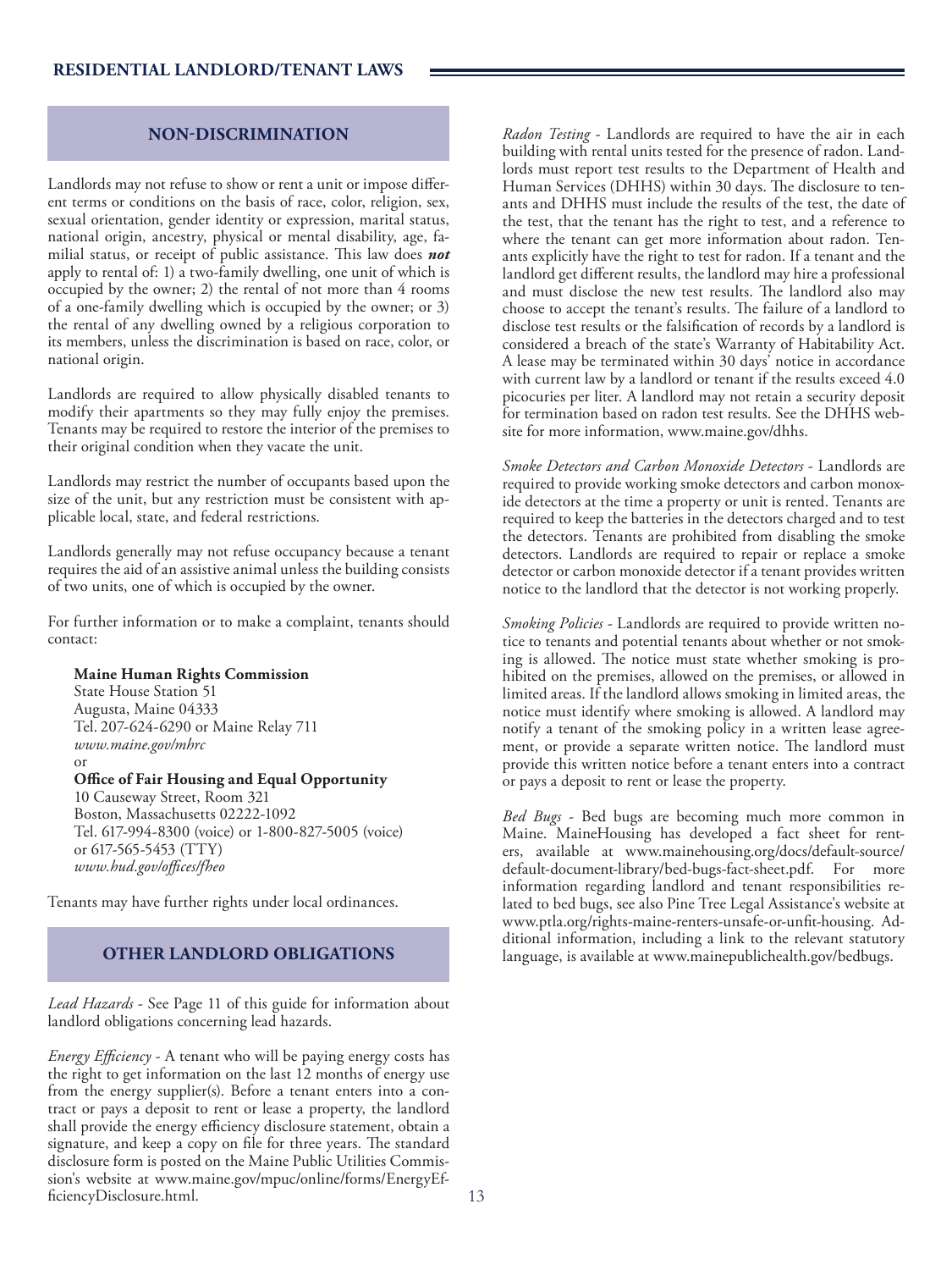

# **ADDITIONAL RESOURCES**

# **CODES AND ORDINANCES**

Consumers should check with the local town office or city hall first for information on codes and ordinances.

For specific codes, consumers may visit www.maine.gov/ professionallicensing or:

**Office of Professional and Occupational Regulation**

Tel. 207-624-8603 or Maine Relay 711

**Electrical information: Electricians' Examining Board** Tel. 207-624-8457 or Maine Relay 711

**Fire, Structural Safety information: State Fire Marshal** Tel. 207-626-3870 or Maine Relay 711

**Furnace safety information: Maine Fuel Board** Tel. 207-624-8627 or Maine Relay 711

**Plumbing information: Plumbers' Examining Board** Tel. 207-624-8627 or Maine Relay 711

# **PROPERTY TAX & RENT REFUND PROGRAM**

Maine residents may be eligible to receive a limited reimbursement on their property tax or rent paid on their apartment. Residents may contact their local town office or city hall or:

**Maine Revenue Services** *www.maine.gov/revenue/taxrelief* Tel. 207-626-8475

# **EARNED INCOME TAX CREDIT - EITC**

The EITC is a refundable federal income tax credit for low to moderate income working individuals and families. For more information on the EITC contact your local IRS Office.

# **211 MAINE, INC.**

2-1-1 is an easy-to-remember telephone number that helps connect people in need with the community resources available to help meet those needs. The 211 website offers an on-line searchable database of community resources available in Maine at www.211maine.org (TTY 211).

# **MAINEHOUSINGSEARCH.ORG**

If you are looking for an apartment or are a landlord with an apartment to rent, you may be interested in MaineHousingSearch.org - a free online rental listing service that links people who need housing with the housing they need.

- FREE, fast and easy to use with both simple and detailed search options
- Detailed listings can include pictures, maps, eligibility requirements (if applicable), and much more
- Available online 24-7 and supported by a toll-free, bilingual call center, Monday-Friday, 9 am to 8 pm EST, 1-877-428-8844, Maine Relay 711
- Continuously updated listings by a call center that regularly contacts landlords to verify availability status

MaineHousing, in collaboration with the Department of Health and Human Services (DHHS) and in partnership with 211 Maine, Smoke-Free Housing, and the Department of Environmental Protection (DEP), is sponsoring the website as a public service. The site is provided by Socialserve.

# **SMOKE FREE HOUSING**

The Smoke-Free Housing Coalition of Maine offers information regarding smoke-free housing, tenant and landlord resources, and a listing of smoke-free housing in Maine. To find out more, consumers may visit their website at www.smokefreeforme.org or call 207-874-8774.

# **ASSISTANCE FOR PEOPLE WITH DISABILITIES**

For information, services, and products that create opportunities for people with disabilities to live independently, consumers may contact:

#### **Alpha One**

*www.alphaonenow.org* Bangor, Tel. 207-941-6553 Presque Isle, Tel. 207-764-6466 South Portland, Tel. 207-767-2189

### **MAINE KIDS-KIN**

Maine Kids-Kin provides services for grandparents, aunts, uncles, siblings, cousins, and extended family who are raising relatives' children.

*www.familiesandchildren.org/maine-kids-kin.html* Tel. 1-866-298-0896

# **ASSISTANCE FOR SENIORS**

Area agencies on aging provide information and resources for older adults in Maine. Consumers may contact:

#### **Maine's Agencies on Aging**

*www.maine.gov/dhhs/oads/community-support/resource-centers.html* Tel. 1-877-353-3771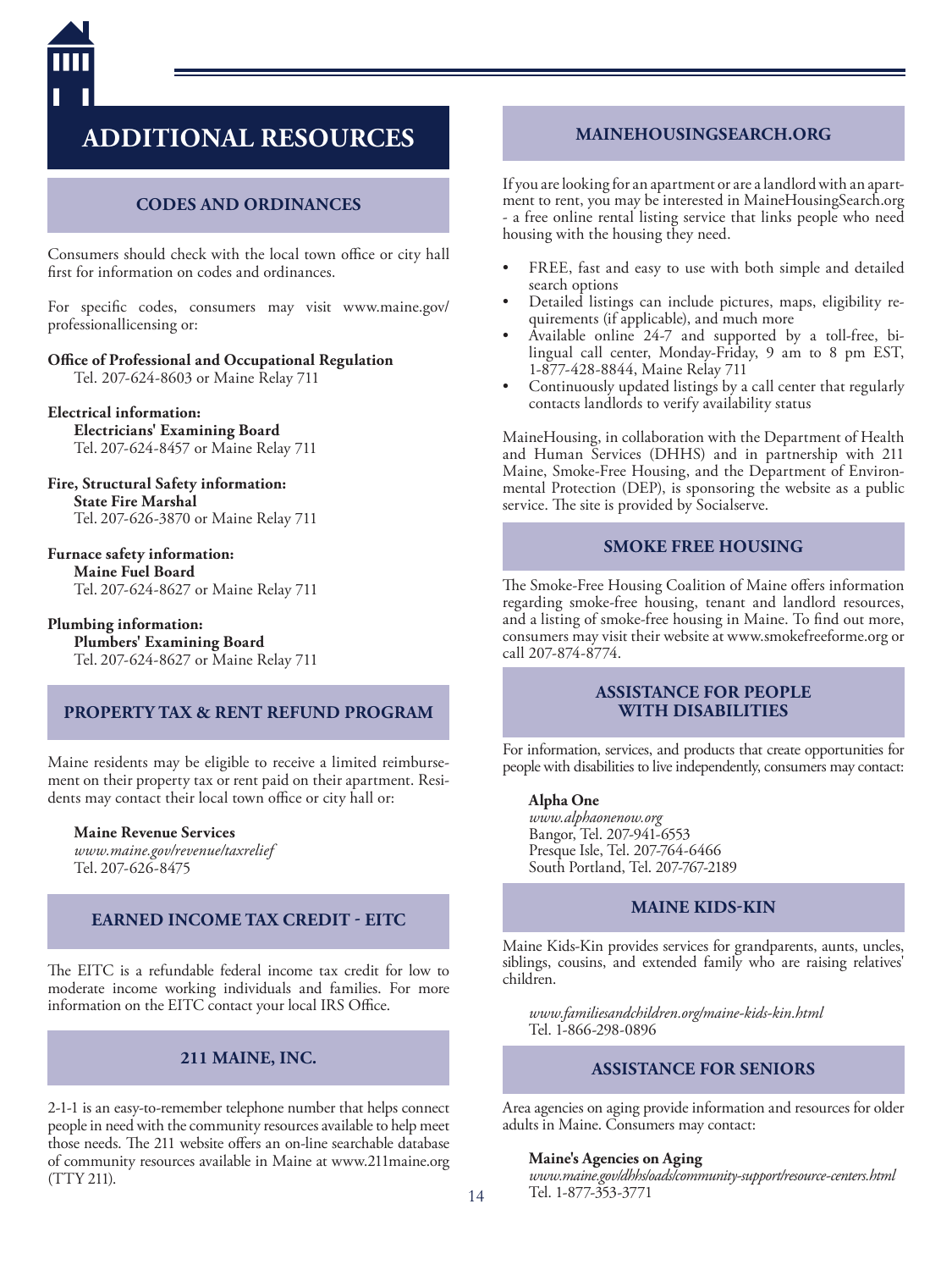# **ASSISTANCE FOR VETERANS**

**Veterans Benefits Administration** - for questions concerning veteran benefits, compensation, insurance, and vocational rehabilitation, consumers may contact:

VAM & ROC 1 VA Center Togus, ME 04330 Tel. 1-800-827-1000 or 1-800-829-4833 (TTY)

**Veterans Health Administration** - for homeless veteran health, mental health, and domiciliary care services, consumers may contact:

VAM & ROC 1 VA Center Togus, ME 04330 Tel. 207-623-8411 or 1-877-421-8263

#### **Veterans Services**

National Veteran's Call Center Tel. 1-877-424-3838 www.va.gov/homeless/nationalcallcenter.asp www.va.gov/homeless/index.asp

### **LEGAL RESOURCES**

#### **Legal assistance for low-income persons:**

**Pine Tree Legal Assistance:** *www.ptla.org* **ANDROSCOGGIN, FRANKLIN, AND OXFORD COUNTIES** 95 Park Street, 3rd Floor, Lewiston Tel. 207-784-1558 or Maine Relay 711 **AROOSTOOK COUNTY** 373 Main Street, Presque Isle Tel. 207-764-4349 or Maine Relay 711 **CUMBERLAND, SAGADAHOC, AND YORK COUNTIES** 88 Federal Street, Portland Tel. 207-774-8211 or Maine Relay 711 **HANCOCK AND WASHINGTON COUNTIES** 13 Cooper Street, Machias Tel. 207-255-8656 or Maine Relay 711 **KENNEBEC, KNOX, LINCOLN, AND SOMERSET COUNTIES** 39 Green Street, Augusta Tel. 207-622-4731 or Maine Relay 711 **PENOBSCOT, PISCATAQUIS, AND WALDO COUNTIES** 115 Main Street, 2nd Floor, Bangor Tel. 207-942-8241 or Maine Relay 711

**Pine Tree Native American Unit, Machias** Tel. 1-877-213-5630

**Pine Tree Farmworker Unit, Bangor** Tel. 207-942-0673

#### **Additional legal resources:**

#### **Community Mediation Services**

*www.voanne.org/mediation-services* Tel. 207-373-1140 or email Mediate@voanne.org

#### **Disability Rights Center**

*www.drcme.org* Statewide Hotline, Tel. 1-800-452-1948 (V/TTY)

**HelpMELaw** *www.helpmelaw.org*

**Immigrant Legal Advocacy Project** *www.ilapmaine.org* Tel. 207-780-1593 or 1-800-497-8505

**Lawyer Referral and Information Services** *www.mainebar.org/page/attorneyrequest* Tel. 1-800-860-1460

#### **Legal Services for the Elderly**

*www.mainelse.org* Statewide Hotline, Tel. 1-800-750-5353

#### **Maine Equal Justice Partners**

*www.mejp.org* Tel. 207-626-7058 or 1-866-626-7059

**Maine Human Rights Commission** *www.state.me.us/mhrc*

Tel. 207-624-6290 or Maine Relay 711

#### **Maine Volunteer Lawyer's Project**

*www.vlp.org* Southern Maine Tel. 1-800-442-4293 Monday, 1 to 3:30 pm and Friday, 9 to 11:30 am Northern Maine: Tel. 1-800-956-4276 Tuesday, 5 to 7 pm and Thursday, 10 AM to noon

#### **State Attorney General's Office**

*www.state.me.us/ag* Tel. 207-626-8849 or 1-800-436-2131 from 9 AM to 12 noon and 1 4 pm M-F<br>or email consumer.mediation@maine.gov or email consumer.mediation@maine.gov For a copy of "Consumer Rights When You Rent An Apart- ment", "Consumer Rights When You Live In A Mobile Home", or the "Model Landlord-Tenant Lease", consumers may call 207-626-8861. Callers should leave a message with their name and address and the information needed.

#### **To search Maine statutes on the web:**

go to *www.mainelegislature.org/legis/statutes/search.htm*

### **MULTICULTURAL RESOURCES**

For information and services for Maine's racial, ethnic, and lan- guage minority communities, please contact:

**Office of Multicultural Affairs** 151 Jetport Boulevard South Portland, ME 04106 Tel. 207-822-2380

15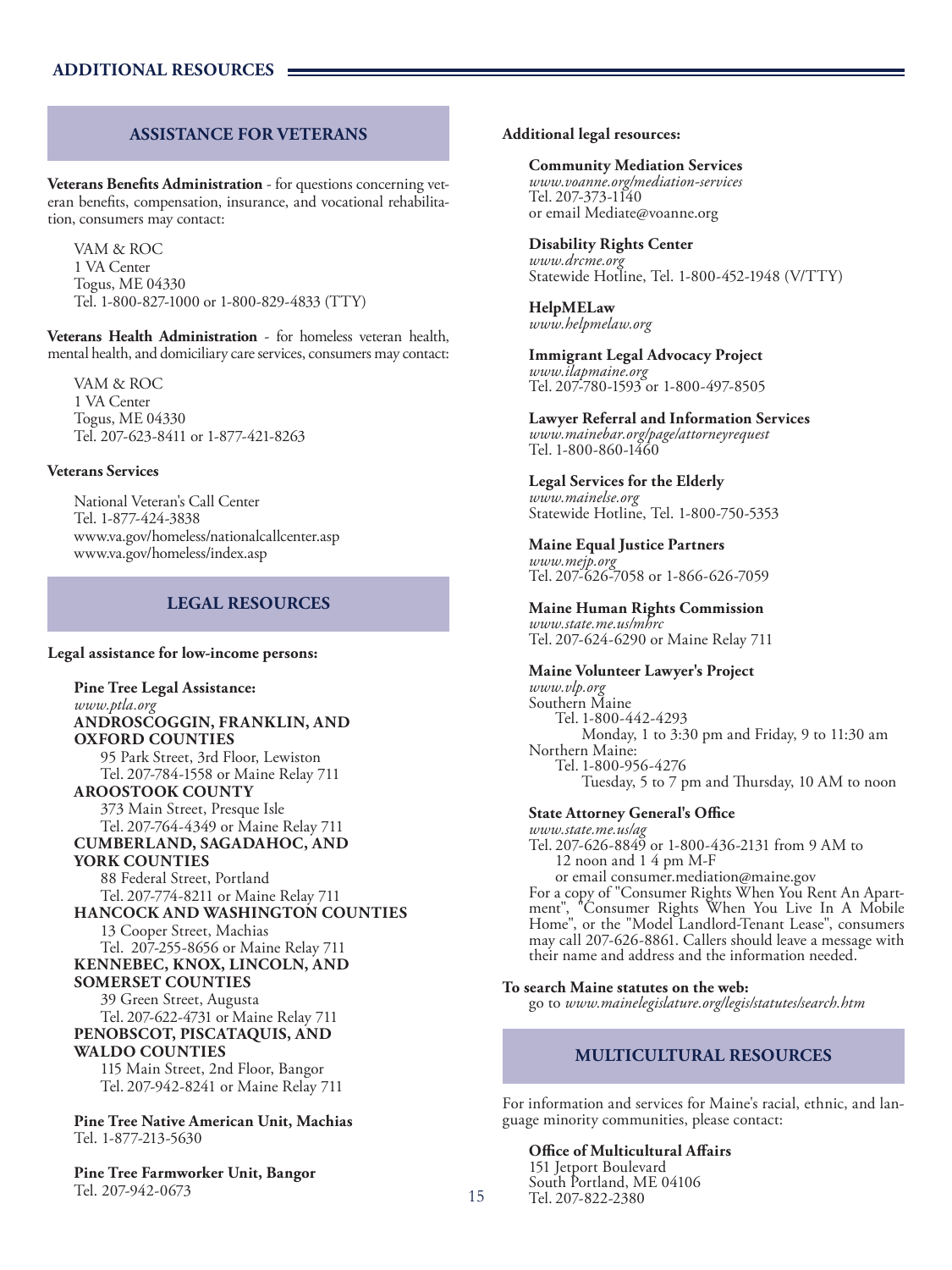

# **DEPARTMENT OF HEALTH & HUMAN SERVICES (DHHS)**

**Augusta District Office**

35 Anthony Avenue Augusta, ME 04333-0011 Tel. 207-624-8000 or 1-800-452-1926 or Maine Relay 711

**Bangor District Office** 396 Griffen Road Bangor, ME 04401 Tel. 207-561-4100 or 1-800-432-7825 or Maine Relay 711

### **Biddeford District Office**

208 Graham Street Biddeford, ME 04005 Tel. 207-286-2400 or 1-800-322-1919 or Maine Relay 711

### **Calais District Office**

392 South Street Calais, ME 04619 Tel. 207-904-3800 or 1-800-622-1400 or Maine Relay 711

# **Caribou District Office**

30 Skyway Drive, Unit 100 Caribou, ME 04736 Tel. 207-493-4000 or 1-800-432-7366 or Maine Relay 711

### **Ellsworth District Office**

17 Eastward Lane Ellsworth, ME 04605 Tel. 207-664-1400 or 1-800-432-7823 or Maine Relay 711

### **Farmington District Office**

114 Corn Shop Lane Farmington, ME 04938 Tel. 207-778-8400 or 1-800-442-6382 or Maine Relay 711

### **Fort Kent District Office**

139 Market Street Fort Kent, ME 04743 Tel. 207-834-1000 or 1-800-432-7340 or Maine Relay 711

### **Houlton Regional Office**

11 High Street Houlton, ME 04730 Tel. 207-532-5000 or 1-800-432-7338 or Maine Relay 711

### **Lewiston Regional Office**

200 Main Street Lewiston, ME 04240-7098 Tel. 207-795-4300 or 1-800-482-7517 or Maine Relay 711 **Machias District Office** 38 Prescott Drive

Machias, ME 04654 Tel. 207-255-2000 or 1-800-432-7846 or Maine Relay 711

# **Portland District Office**

151 Jetport Boulevard South Portland, ME 04106 Tel. 207-822-2000 or 1-800-482-7520 or Maine Relay 711

## **Rockland District Office**

91 Camden Street Rockland, ME 04841 Tel. 207-596-4200 or 1-800-432-7802 or Maine Relay 711

# **Sanford District Office**

890 Main Street, Suite #208 Sanford, ME 04073 Tel. 207-490-5400 or 1-800-482-0790 or Maine Relay 711

# **Skowhegan District Office**

98 North Avenue, Suite 10 Skowhegan, ME 04976 Tel. 207-474-4800 or 1-800-452-4602 or Maine Relay 711

### **South Paris District Office**

243 Main Street, Suite #6 South Paris, ME 04281 Tel. 207-744-1200 or 1-888-593-9775 or Maine Relay 711

# **GENERAL ASSISTANCE**

General Assistance is financial help administered by each local community. It provides funds for basic living expenses for those who cannot afford them. All communities are required by state law to provide general assistance. Communities have local laws, called ordinances, which specify program eligibility and benefits. These ordinances must be made available to the general public through the municipal office or selectpersons.

Some communities have particular days or hours for applying for general assistance. When the administrator of the General Assistance Program determines that an emergency situation exists, the applicant must be allowed to apply for assistance that same day. An applicant is entitled to make out applications in writing, have privacy during the application and interviewing process, and receive a written decision within 24 hours. Applicants are required to prove income and living expenses, so they should bring check stubs and receipts for expenses.

For more information about General Assistance, applicants may contact their local town office or city hall or the Department of Human Services, General Assistance Division, 1-800-442-6003.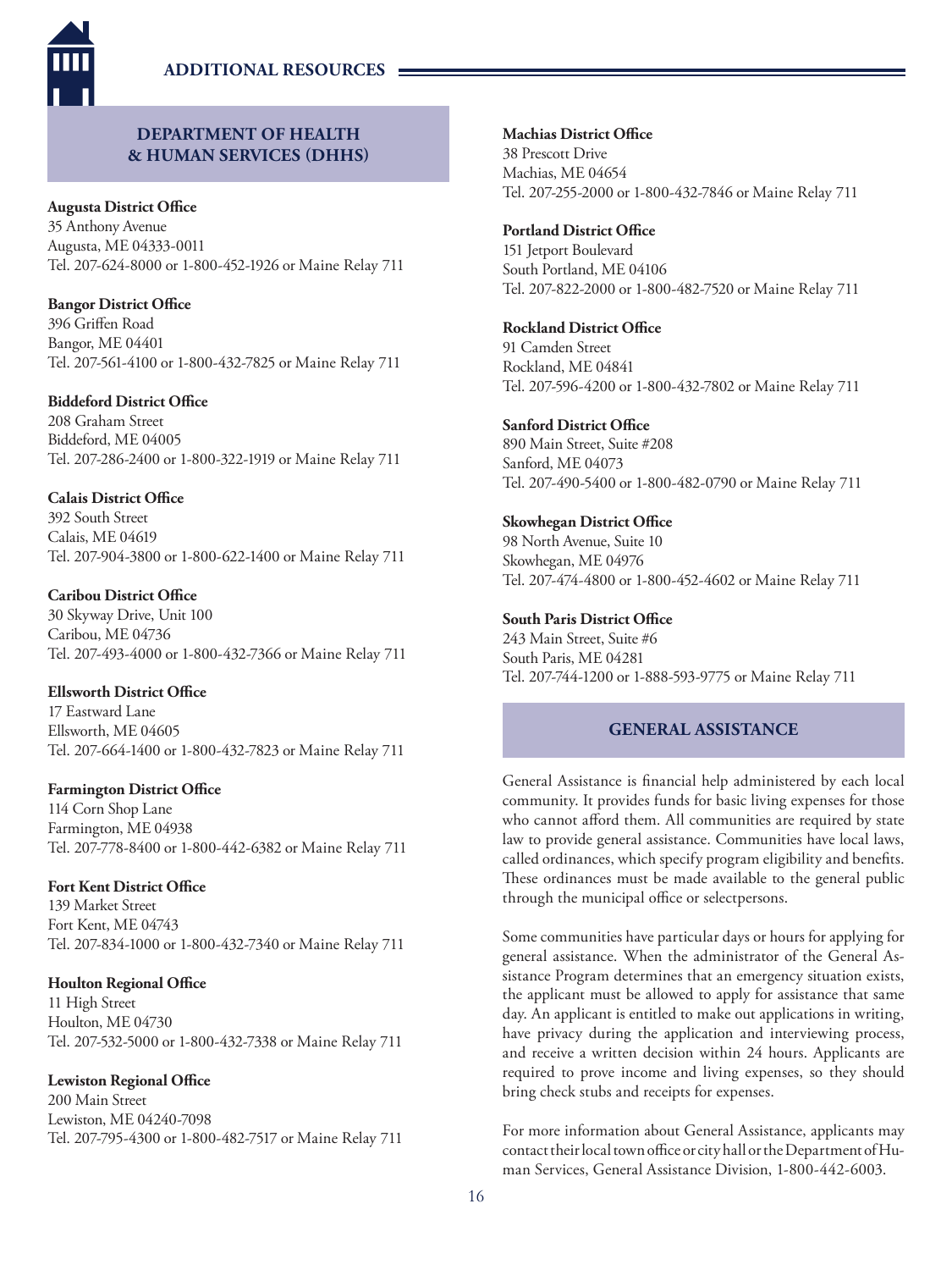

For more information contact:

MaineHousing

353 Water Street Augusta, Maine 04330-4633 207-626-4600 1-800-452-4668, or Maine Relay 711

www.mainehousing.org



Become our fan on Facebook

Maine State Housing Authority ("MaineHousing") does not discriminate on the basis of race, color, religion, sex, sexual orientation, gender identity or expression, marital status, national origin, ancestry, physical or mental disability, age, familial status or receipt of public assistance in the admission or access to or treatment in its programs and activities. In employment, MaineHousing does not discriminate on the basis of race, color, religion, sex, sexual orientation, gender identity or expression, national origin, ancestry, age, physical or mental disability or genetic information. MaineHousing will provide appropriate communication auxiliary aids and services upon sufficient notice. MaineHousing will also provide this document in alternative formats upon sufficient notice. MaineHousing has designated the following person responsible for coordinating compliance with applicable federal and state nondiscrimination requirements and addressing grievances:

Louise Patenaude Maine State Housing Authority 353 Water Street Augusta, Maine 04330-4633 Telephone Number 1-800-452-4668 (voice in state only), (207) 626-4600 (voice), or Maine Relay 711